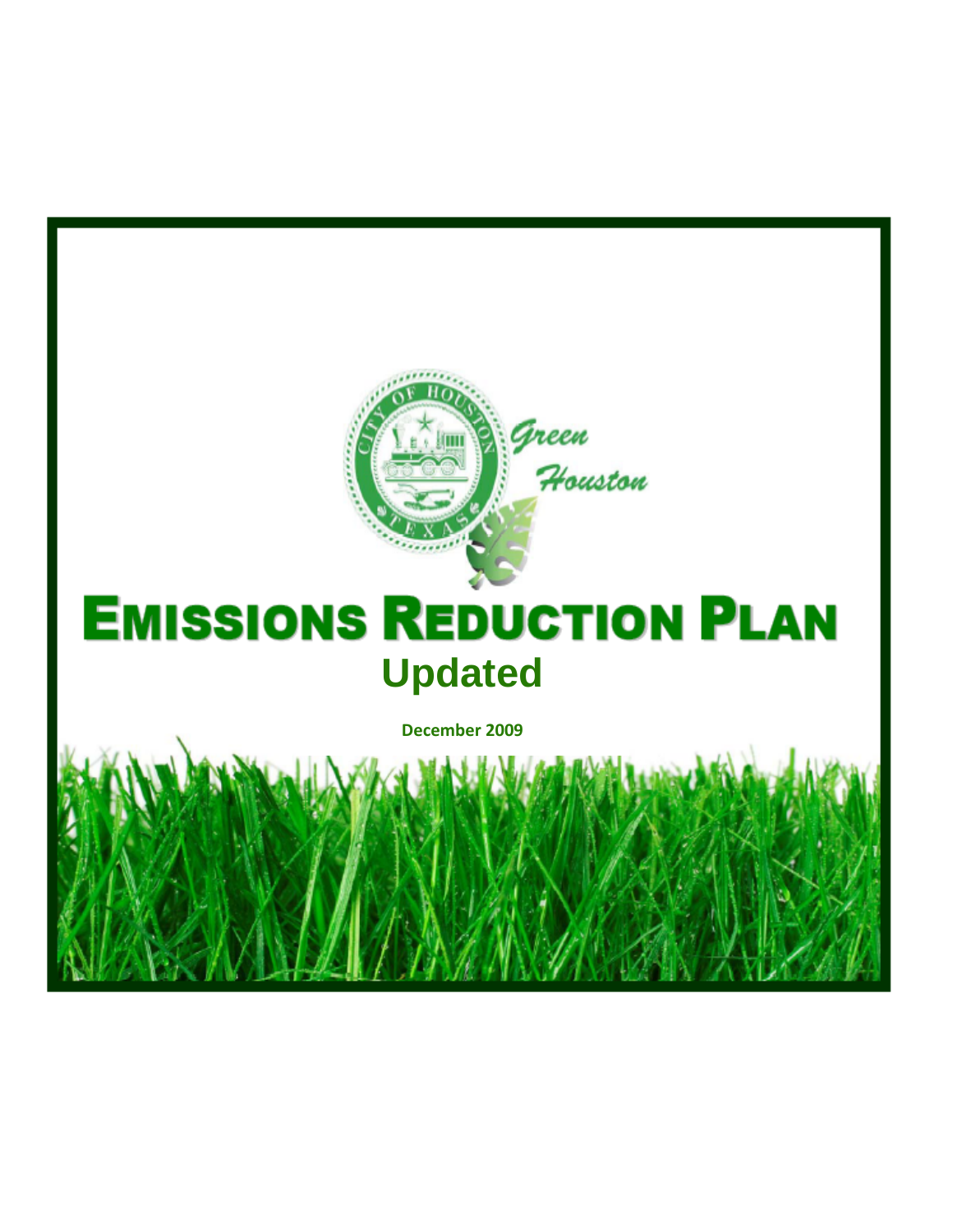Executive Summary:

The City of Houston's goal over the past six years has been to make the city the energy efficiency capital of the world. Under the Mayor Bill White's leadership the City of Houston has led by example. Several policies and projects aimed at simultaneously reducing expenses and emissions have been implemented.

In September 2008, the Multi‐Pollutant Emissions Reduction Plan (MERP) was released to document the 2005 baseline government greenhouse gas (GHG) emissions and 2010 GHG emission reduction goals by project/strategy. The MERP set forth a list of measures to be adopted by City of Houston departments that reduce emissions through a combination of efficiencies, operational changes, and use of renewable energy. The goal was to have these voluntary measures implemented by 2010.

This document presents a summary of the 14 strategies undertaken by the City under and additional projects that have been developed since the publication of the MERP to reduce emissions and costs. This is an update as to the status of the projects listed in the MERP as of December, 2009. Each of the fourteen strategies is assessed for progress in reaching emission reduction goals. The summary table below gives a quick summary of the GHG reductions and project status.

It is anticipated that the MERP will be regularly updated to keep track of emissions reductions and cost savings as a result of the innovative projects undertaken by each City department.

|                              | 2005 GHG                                           | 2010 GHG | Current                                            |                  |                                  |
|------------------------------|----------------------------------------------------|----------|----------------------------------------------------|------------------|----------------------------------|
| Strategy                     | <b>Baseline</b>                                    | Goal     | Progress                                           | % Complete       | <b>Estimated Completion Date</b> |
| Wind Energy                  | 1024017                                            | 824838   | 824838                                             | 100%             | Complete                         |
| <b>Facility Retrofits</b>    | 85964                                              | 68183    | 0                                                  | 0%               | 2012                             |
| <b>LED Traffic Signals</b>   | 17295                                              | 5284     | 11692                                              | 84%              | 2010                             |
| <b>HAS</b>                   | 198404                                             | 218334   | 218334                                             | 100%             | Complete                         |
| Lighting Retrofit            | 25186                                              | 20220    | 20220                                              | 100%             | Complete                         |
| <b>Vending Misers</b>        | 750                                                | 563      | 563                                                | 100%             | Complete                         |
| <b>LEED Certification</b>    | <b>Emissions Reductions Targets Not Quantified</b> |          |                                                    | 100%             | Complete                         |
| CHP at WWTP                  | <b>Emissions Reductions Targets Not Quantified</b> |          | 0%                                                 | Date Unavailable |                                  |
| Fleet Use and Replacement    | 88522                                              | 96761    | 90864                                              | 100%             | Complete                         |
| Hybrid Initiative            | 9601                                               | 8942     | 9186                                               | 97%              | 2010                             |
|                              | 64-77% reduction in NOx for completed              |          |                                                    |                  |                                  |
| <b>TERP</b>                  | vehicles                                           |          |                                                    |                  | Ongoing                          |
| <b>Emerging Technologies</b> | <b>Emissions Reductions Targets Not Quantified</b> |          |                                                    | Ongoing          |                                  |
| City Recycling               | <b>Emissions Reductions Targets Not Quantified</b> |          |                                                    | Ongoing          |                                  |
| <b>Residential Recycling</b> |                                                    |          | <b>Emissions Reductions Targets Not Quantified</b> |                  | Ongoing                          |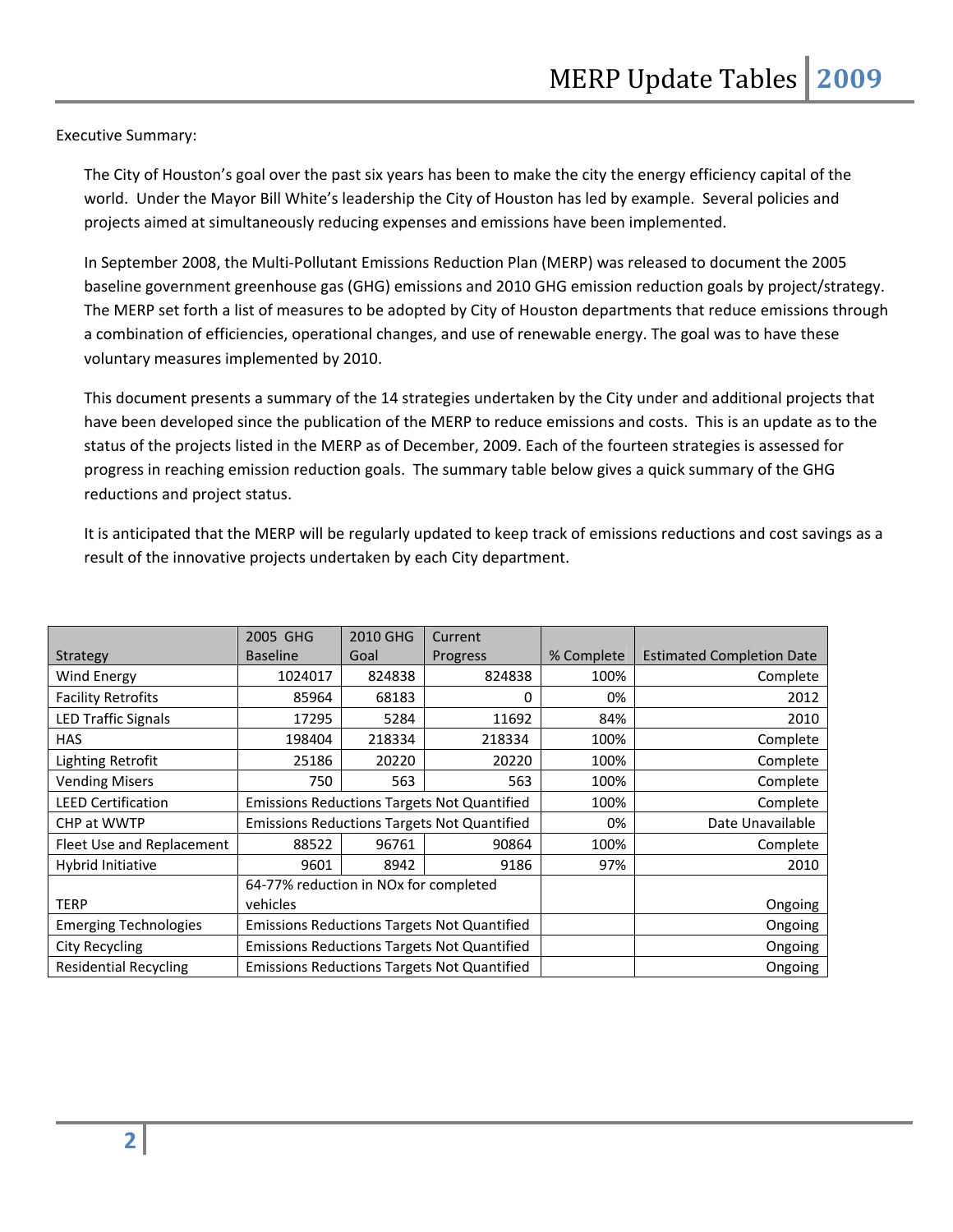# **Strategy #1: Wind Energy**

**Responsible Department:** General Services Department

**Status**: Goal Achieved

**Completion Date**: 2009

**Source of Update**: Gavin Dillingham, GSD

**Table**:

|                          | Pollutant (tpy) |            |            |  |
|--------------------------|-----------------|------------|------------|--|
|                          | <b>GHG</b>      | <b>NOx</b> | <b>VOC</b> |  |
| 2005 Emissions Inventory | 1,024,017       | 1,703      | 100        |  |
| 2010 Business As Usual   | 1,139,464       | 1,895      | 111        |  |
| Wind Energy Purchase     | $-314,626$      | $-431$     | $-1.3$     |  |
| 2010 Goal                | 824,838         | 1,464      | 98         |  |
| December 2009 Achieved   | 824,838         | 1,464      | 98         |  |

Source: The Energy Division of the General Services Department provided the electricity used in kilowatt-hours. ICLEI's CACP software generated the emissions outputs shown in this Table based on 50 megawatts of wind energy.

The MERP established a goal of purchasing 50 MW of renewable electricity by the year 2010. In 2007, the City negotiated a contract for 30 MW of wind energy. In both 2008 and 2009 the City negotiated an additional 10 MW of wind energy. The contract gives the City the ability to purchase up to 80 MW of renewable power, which represents 50% of the City's annual power usage as of 2005. $<sup>1</sup>$  $<sup>1</sup>$  $<sup>1</sup>$ </sup>

Wind energy is a domestic source of power, and is in abundant supply. It is also one of the lowest-priced renewable energy sources available today, costing between four and eight cents per kilowatt-hour. Before the wind energy contract was signed, the City spent approximately 9.1 cents per non-renewable kWh. Under the wind energy contract negotiated under the leadership of Mayor White, the City spends 7.5 cents per renewable kWh. This is a **cost savings** of 1.6 cents per kWh or **\$32.85 million** on 50 MW of energy. Thus, not only was this wind energy purchase better for the environment, but reduced expenses for the City of Houston.

The City's move to wind power comes as the nation recognizes Texas as one of the top producers of wind power, and as regulators forecast a substantial increase in the demand and use of wind energy over the next twenty‐five years. Currently, the City of Houston is the number one municipal purchaser of renewable energy and ranks sixth nationally (ahead of the U.S. Air Force and only behind Fortune 500 companies Intel, PepsiCo, Whole Foods, Kohl's, and Dell).<sup>[2](#page-2-1)</sup>

# **Strategy #2: Facility Retrofits with Energy Savings Company Financing**

**Responsible Department:** General Services Department

**Status**: Projected to achieve 58% of the 2010 goal by 2012

<span id="page-2-0"></span><sup>&</sup>lt;sup>1</sup> 80 MW is equivalent to 700,800,000 kWh and 503,402 tpy of GHG emissions savings.<br><sup>2</sup> http://www.epa.gov/grnpower/toplists/top50.htm

<span id="page-2-1"></span>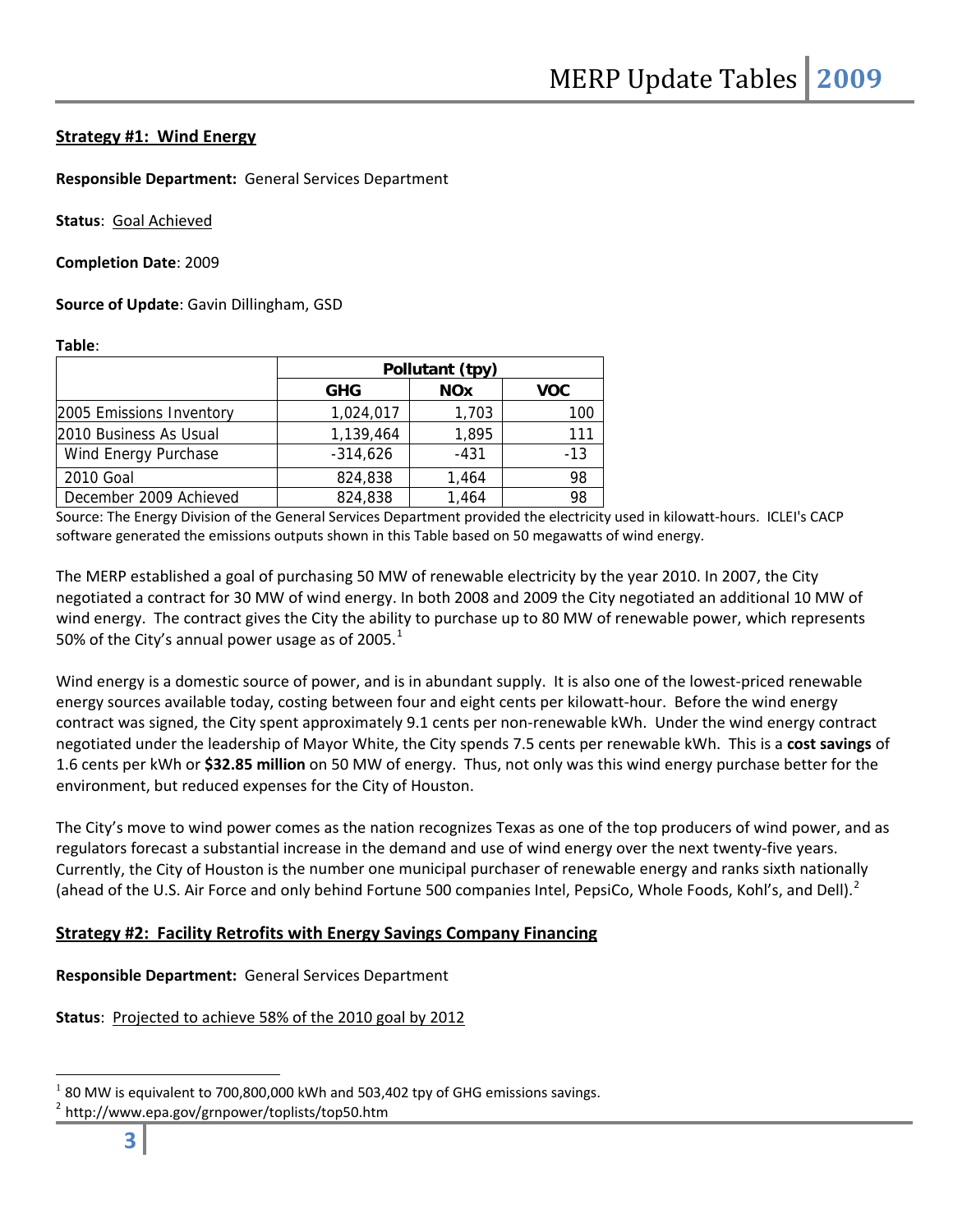# **Project Update in Brief:**

The goal in the MERP was to retrofit 271 City of Houston facilities, totaling 11 million square feet, based upon recommendations from the ESCOs. The guaranteed energy savings would pay for the retrofits. In 2008 the Convention and Entertainment Facilities (CEF) department withdrew nine buildings from the retrofit program. These buildings included the George R. Brown Convention Center, Jones Hall, and the Wortham Theater. Together these buildings represent 3.9 million square feet of building space. Without the inclusion of these buildings, the original goal will not be achieved.

The modified project aims to retrofit 7.1 million square feet of City building space, which includes 262 facilities. Currently, there are two ESCOs working on the project – TAC and Siemens. Both companies follow the same process for completion ‐ an assessment audit and then the implementation. Currently, both companies are either in the audit or implementation stage for Phase I and II; however, Phase III for both companies is still being formulated. The progress and estimated completion dates are provided in the table below. Current kWh saved and therefore emissions reduced are not yet available as the projects are still in progress; however, based on the plans underway, we expect to achieve the full 30% reduction for the 7.1 million square feet of retrofitted space. Upon each phase completion, the emissions saved will be reported by GSD. Phase I includes several police stations and 611 Walker; Phase II, includes Fire Station 50 and the Metropolitan Multi-Service Center. Phase III includes City Hall, City Hall Annex, 1200 Travis, and additional police stations. Phase IV includes Parks and Recreation, Solid Waste and City Health Facilities.

| Phase | Contractor     | <b>Current Stage</b>                                                          | <b>Square Feet</b><br>Anticipated | <b>Square Feet</b><br>Completed | Estimated<br>Completion<br>Date |
|-------|----------------|-------------------------------------------------------------------------------|-----------------------------------|---------------------------------|---------------------------------|
| 1     | <b>TAC</b>     | Audit complete, 90% of<br>construction complete                               | 1.2 million                       | 1.08 million                    | 1st quarter<br>2010             |
| 2     | <b>Siemens</b> | 30% of audit complete                                                         | 38,000                            | 0                               | 1st quarter<br>2010             |
| 3     | <b>TAC</b>     | Audit complete, passed<br>Council 12/2009, kickoff<br>planned in January 2009 | 1.8 million                       | 0                               | 600 days after<br>January 2010  |
| 4     | <b>Siemens</b> | 90% of audit complete                                                         | 1.2 million                       | 0                               | Beyond 2010                     |

**Estimated Completion Date/Progress**:

# **Source of Update**: Gavin Dillingham, GSD

**Table**: The emissions reduction table is not available for current progress because none of the phases have been completed. However, by approximately 2012, it is expected that the emissions reductions will be in line with the emissions reductions presented in the table below. It is important to note that the emissions reductions estimated in the MERP assumed 11 million square feet would be retrofitted for a savings of 34,369,963 kWh over the life of the project. However, the contract was reduced to 7.1 million square feet (and may increase as more departments become involved). Therefore, assuming that approximately 3.12 kWh/square foot would be saved from the original plan, by 2012, the 7.1 million square feet of space can achieve a 22,184,249 kWh savings. The corresponding emissions reductions are recorded below.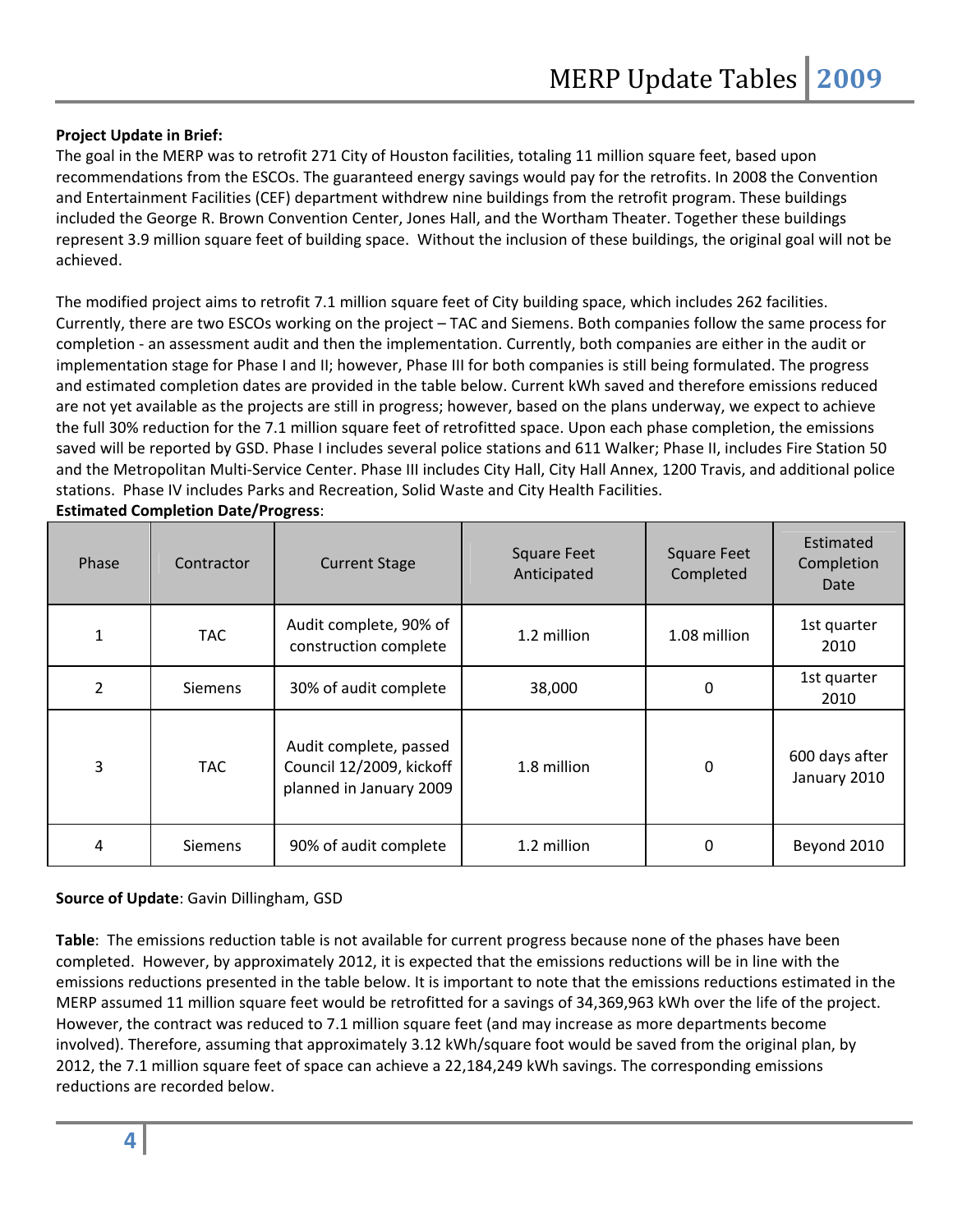|                          |            | Pollutant (tpy) |            |  |
|--------------------------|------------|-----------------|------------|--|
| <b>GOAL TABLE</b>        | <b>GHG</b> | <b>NOx</b>      | <b>VOC</b> |  |
| 2005 Emissions Inventory | 85,964     | 136             |            |  |
| 2010 Business As Usual   | 95,656     | 151             |            |  |
| 2010 Estimated Reduction | $-27,472$  | $-38$           |            |  |
| 2010 Goal                | 68,183     | 114             |            |  |
| 2012 Revised Reduction   | $-15,935$  | $-22$           |            |  |
| 2012 Revised Emissions   | 79.721     | 129             |            |  |

Sources: The Energy Division of the General Services Department and the Mayor's Office of Environmental Programming provided the energy used in kilowatt-hours of electricity. ICLEI's CACP software generated the emissions outputs. 2010 Business as Usual emissions and emissions reduced are extrapolated using the projected population growth rate (11.3%). 2012 Revised Reduction used a kWh savings of 22,184,249 kWh (calculated by estimating that 3.12kWh/square foot are reduced from 2010 goal = 34,369,963/11,000,000). 2012 Goal calculated by subtracting 2012 Revised Reduction from 2010 Business as Usual.

# **Strategy #3: LED Traffic Signals**

**Responsible Department:** Public Works and Engineering & General Services Department

**Status**: In Progress—84% complete in 2009 –will be 100% complete in 2010

**Project Update in Brief:** The MERP estimated that 2,450 signalized intersections would be replaced with LED traffic signals by 2010 producing a 2.7 million kWh electricity savings annually. Currently, there are 2,028 LED traffic signals that have been completed and 398 left to be replaced – there are a total of 2,426 signalized intersections in the City to date and a decrease of 24 signalized intersections. 1,413 were completed by Siemens and the remaining lights were completed as a result of Hurricane Ike (accelerated replacement rate due to Hurricane Ike). Therefore, the table below illustrates the emissions reductions as planned in the MERP, currently, and expected (upon completion). As the table indicates, due to the LED conversion and decrease in the number of intersections, the City is 84% toward the 2010 revised goal. The City is expected to reach the revised 2010 goal by late 2010.

# **Estimated Completion Date**: Late 2010

# **Source of Update**: Jeff Weatherford, PWE

|                           | Pollutant (tpy) |            |              |
|---------------------------|-----------------|------------|--------------|
|                           | GHG             | <b>NOx</b> | voc          |
| 2005 Emissions Inventory* | 17.295          | 27         |              |
| 2010 Business As Usual*   | 19.245          | 30         | $\mathbf{1}$ |
| 2010 Estimated Reduction* | $-13.960$       | $-19$      | $-1$         |
| 2010 Goal*                | 5.284           | 11         | 0            |
| 2009 Current Reduction**  | $-11,692$       | $-14$      |              |

\*The Energy Division of the General Services Department provided the electricity used in kilowatt‐hours. ICLEI's CACP software generated the emissions outputs shown here, based on 75% efficiency gained from LEDs. 2010 Business as Usual emissions are extrapolated using the projected population growth rate (11.3%).

\*\*The 2009 Current Reduction was calculated by estimating the average kWh reduction per intersection and multiplying the current number of intersections complete (2028) by this estimate (19,434,000/2,450 = 7,932); resulting in a 16,276,966 kWh current electricity reduction.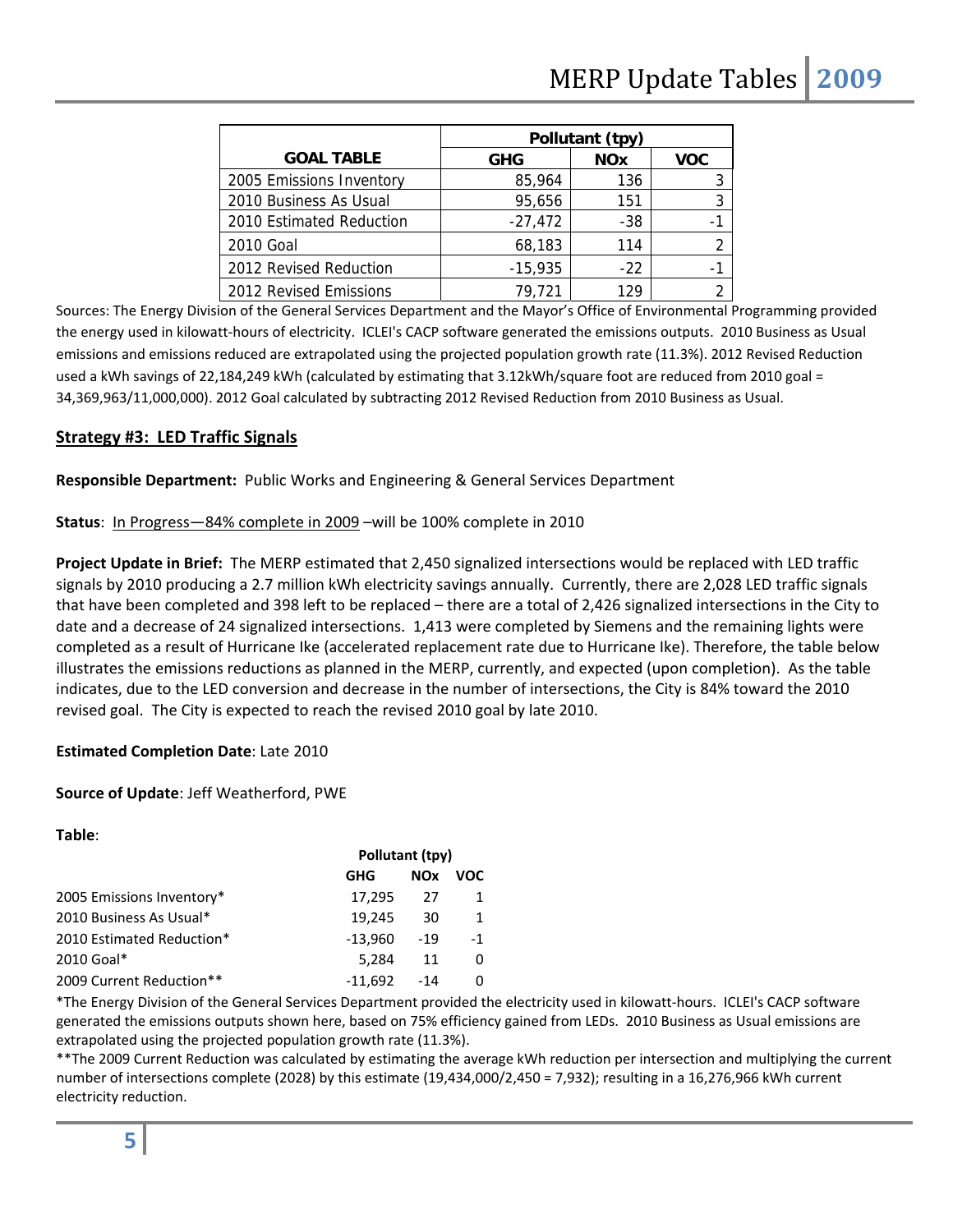# **Strategy #4: Houston Airport System's Environmental Initiatives**

**Responsible Department:** Houston Airport System

**Status**: Complete

**Source of Update**: James Parise, HAS

**Project Update in Brief:** The energy reduction measures originally identified by HAS (such as installing motion detectors for lighting specific interior areas, installing control measures such as photo cells, clocks and/or timers on all outside lighting, cutting the energy supply to unoccupied retail space, and requiring lights in electrical closets be turned off when not in use) mostly have been implemented. These energy reduction strategies resulted in 11,126,996.06 kWh per year of energy savings. To address the shortfall, HAS identified additional energy reduction strategies to supplement the original measures.

Additional measures targeted HVAC systems of the HAS Administration Building and the Technical Services Buildings. HVAC systems are now shut off when the buildings are not in use. Energy reduction numbers were provided by the Airport System. As the table indicates, the HAS achieved the goal established in the MERP. It is important to note that the Houston Airport System is experiencing a period of accelerated growth. This needs to be monitored to ensure that the progress achieved to date is not negated by expected growth.

| <b>Energy Reduction Strategies</b>     | kWh Reduced |
|----------------------------------------|-------------|
| HAS Admin Building HVAC                | 1,506,738   |
| <b>HAS Technical Services Building</b> | 629,627     |
| Reductions from original MERP list     | 916,289     |
| <b>Total Energy Reductions</b>         | 3,052,655   |
| 2010 Goal                              | 3,050,190   |

**Table**: Below is the emissions table that HAS expected to achieve by 2010 on an annual basis and the last row presents the current emissions increase from 2005. It is important to note that travel patterns and air traffic impact these numbers significantly and must be taken into consideration when judging these numbers.

# **Table:**

|                                   | Pollutant (tpy) |            |     |
|-----------------------------------|-----------------|------------|-----|
| <b>For Houston Airport System</b> | <b>GHG</b>      | <b>NOx</b> | voc |
| 2005 Emissions Inventory          | 198,404         | 308        | 9   |
| 2010 Business As Usual            | 220,772         | 343        | 10  |
| 2010 Expected Reductions          | $-2,438$        | $-3$       |     |
| 2010 Goal                         | 218,334         | 339        |     |

Sources: The Houston Airport System provided the energy savings. ICLEI's CACP software generated the emissions outputs. 2010 Business as Usual emissions and emissions reduced are extrapolated using the projected population growth rate (11.3%).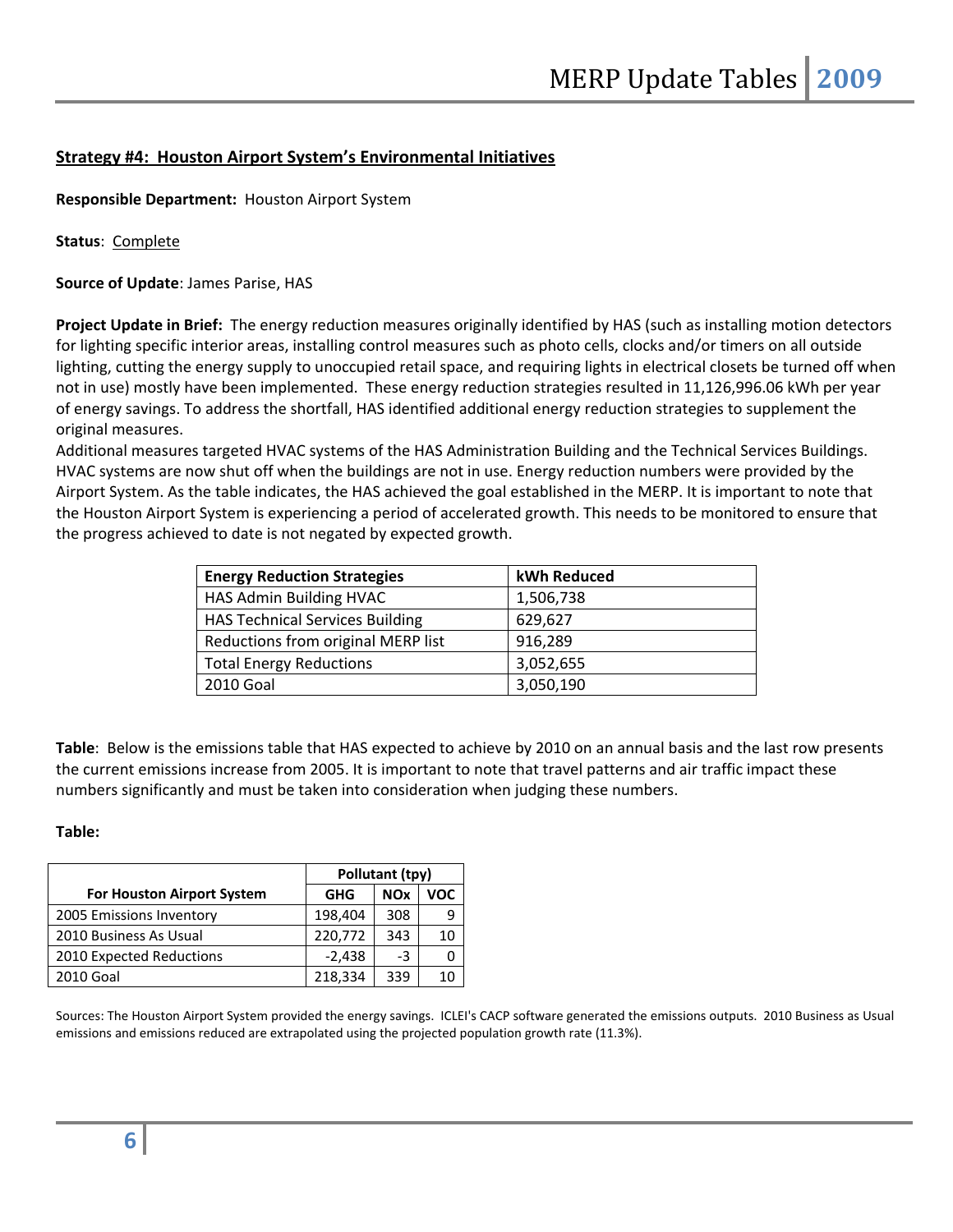# **Strategy #5: Citywide Lighting Retrofit Project**

**Responsible Department:** General Services Department

**Status**: Goal Achieved

**Completion Date**: 2007

**Source of Update**: Felix Johnson, GSD

**Project Update in Brief:** The General Services Department instituted a supply‐side energy management program in 2006. The program includes the implementation of a citywide lighting retrofit and replacement project. The project involved replacing 8,000 tubular 1½" (T12) fluorescent lamps and magnetic ballasts with energy‐efficient tubular 1" (T8) twenty-eight watt lamps, electronic ballasts, and compact fluorescent lights. The City upgraded the lighting at several city facilities, including the administrative building of the Houston Fire Department and the Central Police Station Complex. This project was completed in 2007. The 9.8 million kWh savings are achieved annually since the completion of the project.

**Table:**

|                                 | Pollutant (tpy) |               |  |
|---------------------------------|-----------------|---------------|--|
|                                 | <b>GHG</b>      | <b>NOxVOC</b> |  |
| 2005 Emissions Inventory 25,186 |                 | 40            |  |
| 2010 Business As Usual          | 28,025          | 45            |  |
| <b>Lighting Retrofits</b>       | $-7,806$        | $-11$         |  |
| 2007 Achieved                   | 20,220          | 33            |  |

Sources: The Energy Division of the General Services Department provided the energy savings in kilowatt-hours of electricity. ICLEI's CACP software generated the emissions outputs. 2010 Business as Usual emissions and emissions reduced are extrapolated using the projected population growth rate (11.3%).

# **Strategy #6: Energy Efficient Vending Machines and Vending Misers**

**Responsible Department:** General Services Department

**Status**: Goal Achieved

**Source of Update**: Brian Yeoman, CCI

**Project Update in Brief:** The City purchased 186 energy misers, energy saving devices, for cold beverage vending machines in City facilities. Dr. Pepper Co., the City's vending machine franchisee, installed the misers at no cost. This low cost energy saving measure saves 265,303 kWh/year. The City also requested that FreshBrew, the City's snack machine vendor, remove the light bulbs in all snack machines. At current usage rates, this cost-free energy saving measure saved the City 74,285 kWh/year.

# **Estimated Completion Date**: 2007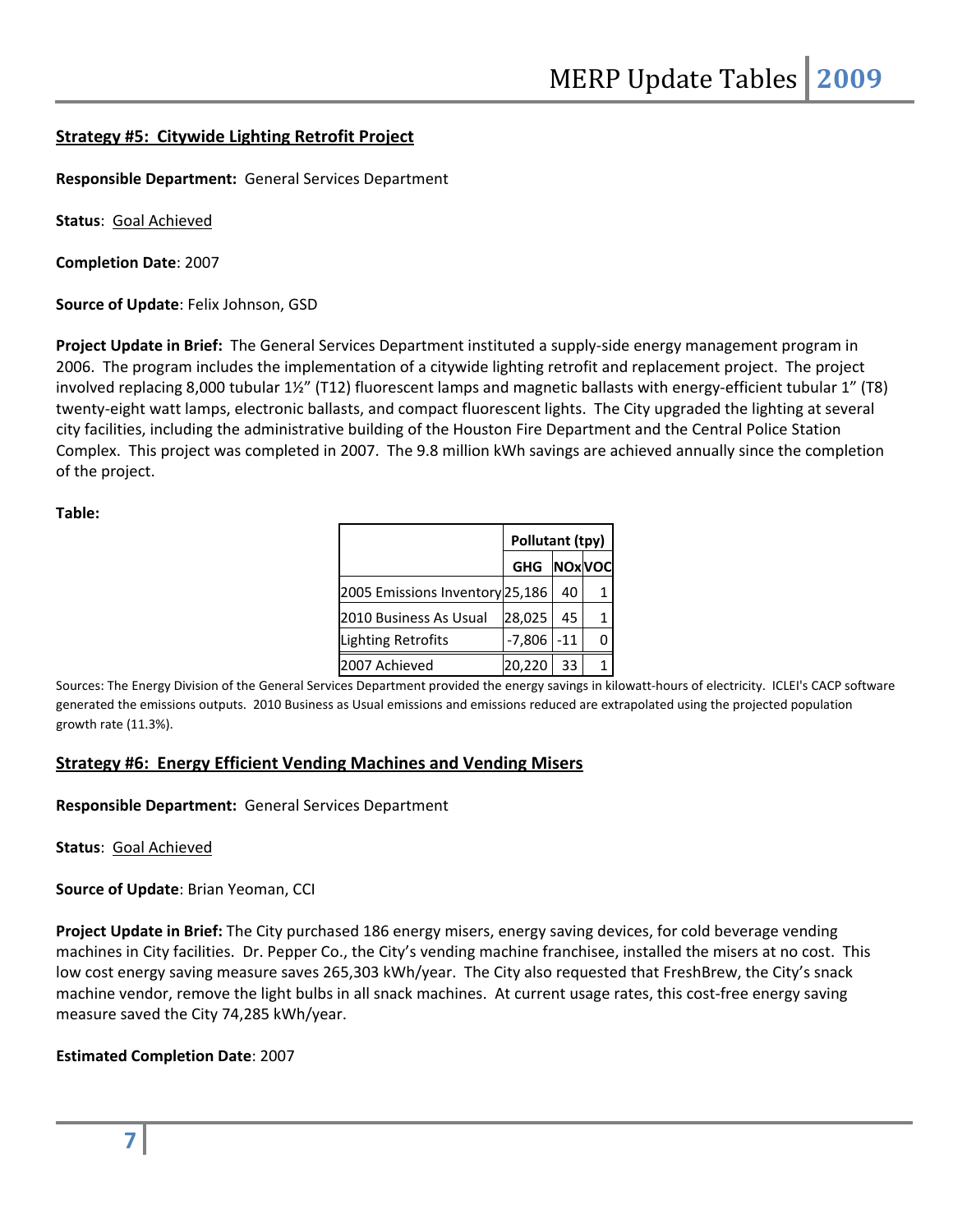#### **Table**:

|                                                     | Pollutant (tpy) |            |     |
|-----------------------------------------------------|-----------------|------------|-----|
|                                                     | GHG             | <b>NOx</b> | voc |
| 2005 Emissions Inventory                            | 750             |            |     |
| 2010 Business As Usual                              | 835             |            |     |
| Vending Miser and Energy Efficient Vending Machines | $-272$          |            |     |
| Achieved                                            | 563             |            |     |

Sources: The Energy Division of the General Services Department provided the energy used in kilowatt‐hours of electricity. ICLEI's CACP software generated the emissions outputs. 2010 Business as Usual emissions and emissions reduced are extrapolated using the projected population growth rate (11.3%).

#### **Strategy #7: LEED Certification for Construction of City Buildings**

**Responsible Department:** General Services Department

**Status**: Goal Achieved

**Source of Update**: Gavin Dillingham, GSD

**Project Update in Brief:** The City adopted the LEED certification standards for new construction of City‐owned facilities and large retrofits in 2004. To date, 1 City building has achieved LEED certification – Looscan Neighborhood Library. The City is pursuing LEED certification for another 31 facilities, which include neighborhood and branch libraries, several fire stations, a multi-service center, the Parks Department headquarters, a fleet maintenance facility, among other facilities. By the end of January 2010, 13 of these facilities will have achieved substantial completion . In addition, the City has designed and built 6 facilities that comply with LEED.

We will update this Plan to include the emissions reductions attributable to energy savings obtained through LEED certification as reliable data becomes available.

# **Strategy #8: Combined Heat and Power System at Wastewater Treatment Facilities**

**Responsible Department:** Public Works Department

**Status**: In Progress

**Source of Update**: Karl Pepple, MYR

**Estimated Completion Date**: Not Available.

#### **Project Update in Brief:**

A feasibility study already completed indicates that a CHP system could be introduced into the sludge drying process, by incorporating a natural‐gas turbine generator and hot oil recovery system, which could reduce electricity use by 74% or 10,800,000 kWh. Although natural gas use will increase by 39% or 104,000 MMBtu, the emissions reductions are still expected to be 1095 tpy of CO2e due to the great reductions in electricity use. At a low electricity cost of 7.5 cents per kWh, this reduction in electricity use will result in a cost savings of at least \$810,000 per year.

Grants are being sought to implement a CHP facility at Almeda Sims. Additionally, the PWE department has taken initiative to pursue a comprehensive energy efficiency program at the wastewater treatment plants. As part of this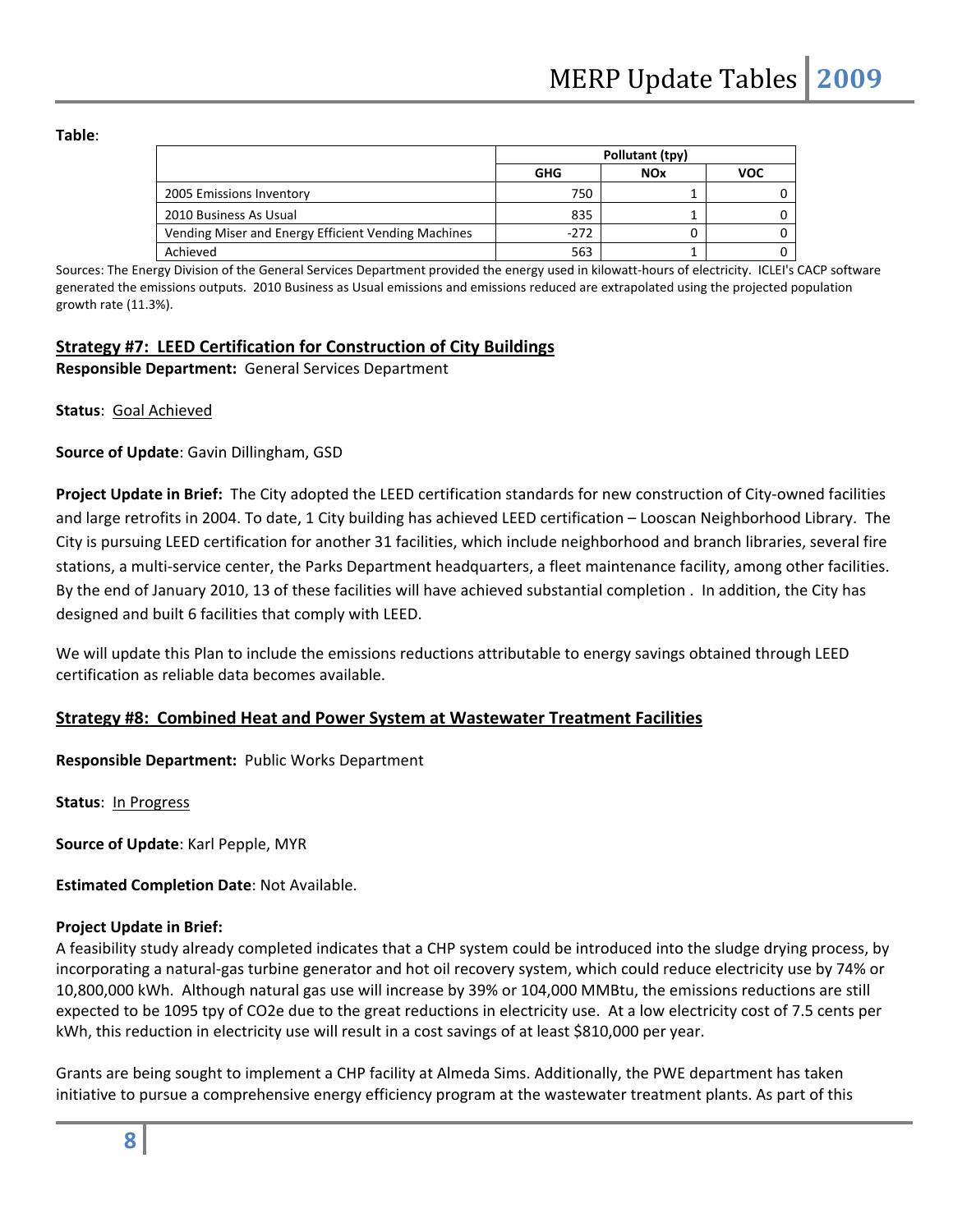program, CHP systems could be considered at several facilities. No additional details are available at the drafting of this document.

#### **Strategy #9: Fleet Use and Replacement Responsible Department:** Finance

**Source of Update**: Bruce Haupt, FIN

# **Status**: Goal Achieved

**Project Update in Brief:** The City of Houston is replacing older, high mileage equipment in order to reduce current and future maintenance costs, increase vehicle reliability, and decrease emissions. In February 2007, the City engaged Mercury Associates, Inc. to develop a long‐term fleet replacement plan and make the business case for accelerated fleet replacement. One of the key findings in Mercury's report is that fleet renewal, or accelerated replacement, minimizes the total cost of ownership.<sup>[3](#page-8-0)</sup> Replacing equipment on a regular schedule is more cost-effective than making marginal investments in the maintenance and upkeep of older equipment. Not only is fleet renewal more cost effective, but also by simply replacing older equipment, which tends to have fewer emission controls, the City will reduce its emissions.

Currently, the City is engaging in three specific measures to achieve this goal of Fleet Use and Replacement – Reduce fleet size, Rejuvenate the current fleet, and Better track/monitor fleet. In order to reduce the fleet size, the City is implementing a "motorpool" system to better consolidate the current fleet. Fleet rejuvenation is taking place by working with specific departments to replace the oldest vehicles in order to receive the greatest emissions reductions. Also, the City has applied for several grants to replace the aging fleet; in particular the City was recently awarded a \$2.4 million competitive Clean Diesel Grant by Region 6 of the EPA under the 2009 American Recovery and Reinvestment Act (ARRA). This funding will be used to purchase 34 new diesel or diesel/electric vehicles, including the acceleration of the purchase of the aforementioned HLA systems. Once this program and funding is fully implemented, the GHG and cost savings will be recorded and reported to the EPA. Finally, better monitoring and tracking of the fleet can take place with the newly installed Asset Works – M5 Fleet Focus software. This software allows for more precise and accurate tracking and monitoring than the older software. This will enable reporting and fleet replacement analysis to take place more frequently and with greater accuracy.

**Table**: The City of Houston's mobile emissions goals have been reached through the above-mentioned measures as indicated in the inventory of the City's entire fleet below.

|                                         | Pollutant (tpy) |            |            |
|-----------------------------------------|-----------------|------------|------------|
| <b>Mobile Emissions Overall</b>         | <b>GHG</b>      | <b>NOx</b> | <b>VOC</b> |
| 2005 Emissions Inventory                | 88,522          | 225        | 206        |
| 2010 Business As Usual                  | 98,502          | 250        | 229        |
| 2010 Estimated Reductions               | $-1,741$        | $-13$      | $-17$      |
| 2010 Goal                               | 96,761          | 237        | 212        |
| 2009 Current Inventory (as of 11/17/09) | 90,864          | 449        | 198        |
| % Below 2010 Goal                       | -6%             | 89%        | $-7%$      |
| % Below 2010 BAU                        | $-8%$           | 80%        | $-14%$     |

Source: The Finance Department provided the gallons of fuel consumed. ICLEI's CACP software generated the emissions outputs shown here.

<span id="page-8-0"></span><sup>&</sup>lt;sup>3</sup> Report on Fleet Renewal, Right Sizing, and Cost Reduction Opportunities for the General Services Department. Mercury Associates, Inc. (August 2007)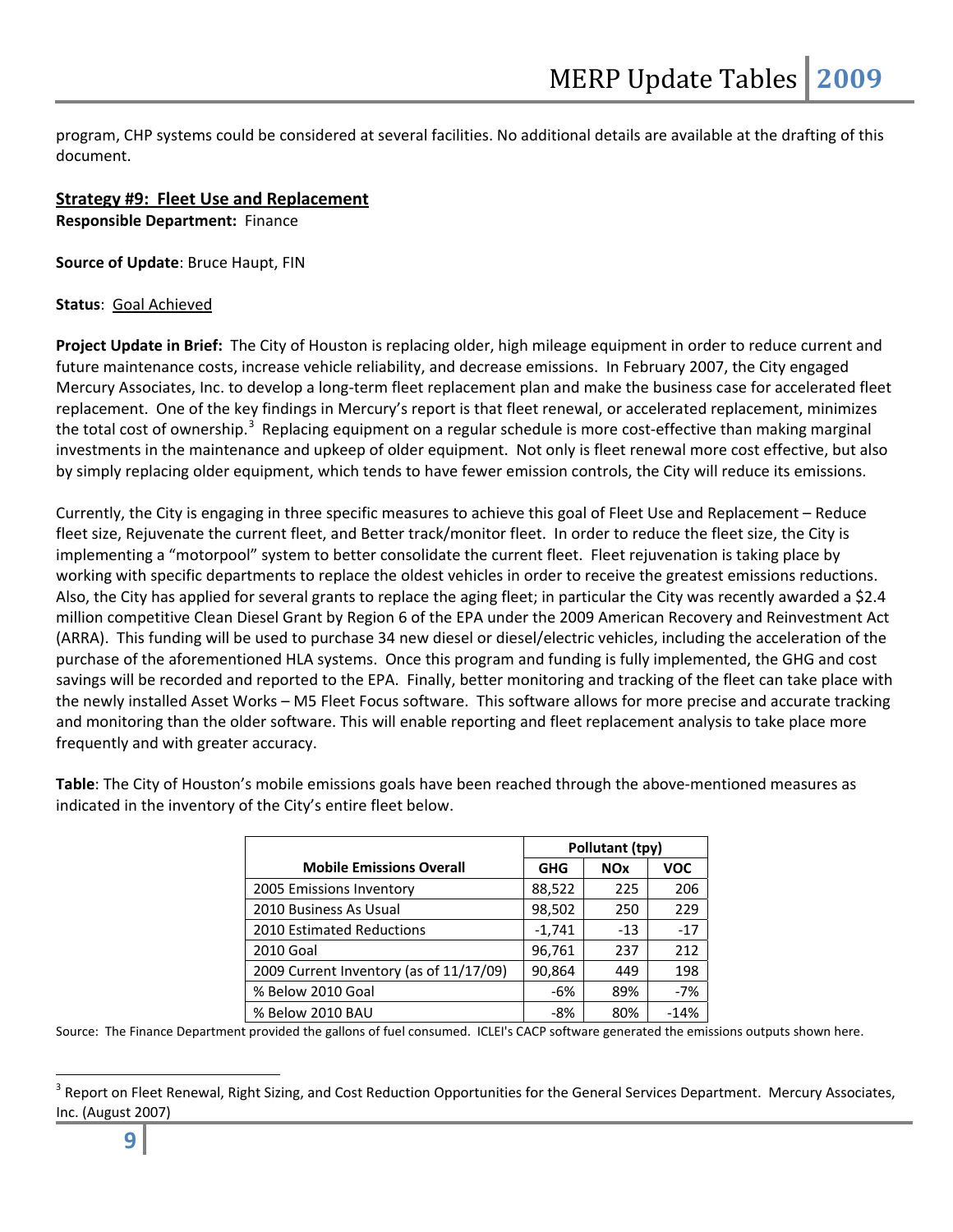# **Strategy #10: The Mayor's Hybrid Initiative**

**Responsible Department:** Finance

**Status**: In Progress—80% of goal achieved in 2009

**Source of Update**: Bruce Haupt, FIN

#### **Estimated Completion Date**: 2010

**Project Update in Brief:** In 2005, the City implemented the Mayor's Hybrid Initiative. Under this program, 50% of the City's non-specialty, light-duty fleet<sup>[4](#page-9-0)</sup> of approximately 1,600 vehicles will be replaced with their gasoline/electric hybrid equivalents<sup>[5](#page-9-1)</sup> by the year 2010. Initially, only compact and mid-size sedans were scheduled for replacement with a hybrid equivalent. As other models of hybrids have become available, the City has expanded its hybrid program. In 2006, we began replacing gasoline‐only 4 x 4 compact sport utility vehicles with Ford Escape Hybrids. As of November 2009, the City has 691 hybrid vehicles in its fleet or 43% of the non‐specialty fleet. The major challenge the City faced in achieving the goal of 50% of non‐specialty fleet was (1) vehicle availability and (2) funding challenges. It is important to note that in the same time frame as the Mayor's Hybrid Initiative, the Toyota Prius (the City's major hybrid purchase) had a sharp increase in demand, and Toyota slowed the sale of the Toyota Pruis at the lower government rate to Houston and increase sales to the public (since profit margins were higher). Thus, the City was forced to slow the growth of the hybrid fleet. Despite this challenge, the program has returned to the intensity and purchasing power it began with.

| <b>Mayor's Hybrid Initiative Quick Facts</b> |  |  |  |
|----------------------------------------------|--|--|--|
| 12,069                                       |  |  |  |
| 7,728                                        |  |  |  |
| 691                                          |  |  |  |
| 750                                          |  |  |  |
| 198                                          |  |  |  |
|                                              |  |  |  |

#### **Mayor's Hybrid Initiative Quick Facts**

**Table**: Although the City of Houston has not yet reached its goal, the City is 86% toward the goal of 50% of the non‐ specialty fleet. Using this ratio, the table below indicates the current status of this initiative.

|                                                     | Pollutant (tpy) |            |            |
|-----------------------------------------------------|-----------------|------------|------------|
| <b>Hybrid Emissions As of November 2009</b>         | <b>GHG</b>      | <b>NOx</b> | <b>VOC</b> |
| Light Duty Fleet 2005 Emissions                     | 9,601           | 24         | 28         |
| 2010 Business as Usual                              | 10,683          | 27         | 31         |
| 2010 Estimated Reduction                            | $-1,741$        | $-13$      | $-17$      |
| 2010 Goal                                           | 8,942           | 14         | 14         |
| Current 2009 Reduction                              | $-1497.3$       | $-11$      | $-14.6$    |
| <b>Current 2009 Emissions</b>                       | 9,186           | 16         | 16         |
| Remaining Emissions Reductions To Achieve 2010 Goal | 244             | 2          |            |

Sources: The General Services Department provided the gallons of fuel consumed and hybrid purchase frequency data. ICLEI's CACP Software generated the emissions outputs shown here. 2010 Business as Usual emissions and emissions reduced are extrapolated using the projected population growth rate (11.3%). 2009 Reduction estimates calculated by multiplying 2010 estimated reduction

<span id="page-9-0"></span> $^4$  Light Duty Fleet includes 1,600 non-specialty, non-emergency, light-duty sedans and sport utility vehicles.

<span id="page-9-1"></span><sup>&</sup>lt;sup>5</sup> Hybrid equivalents are gasoline/electric hybrid substitutes for traditional gasoline-only vehicles that provide significant improvements to fuel economy (i.e. 25‐50% higher miles per gallon than the average for the vehicle class).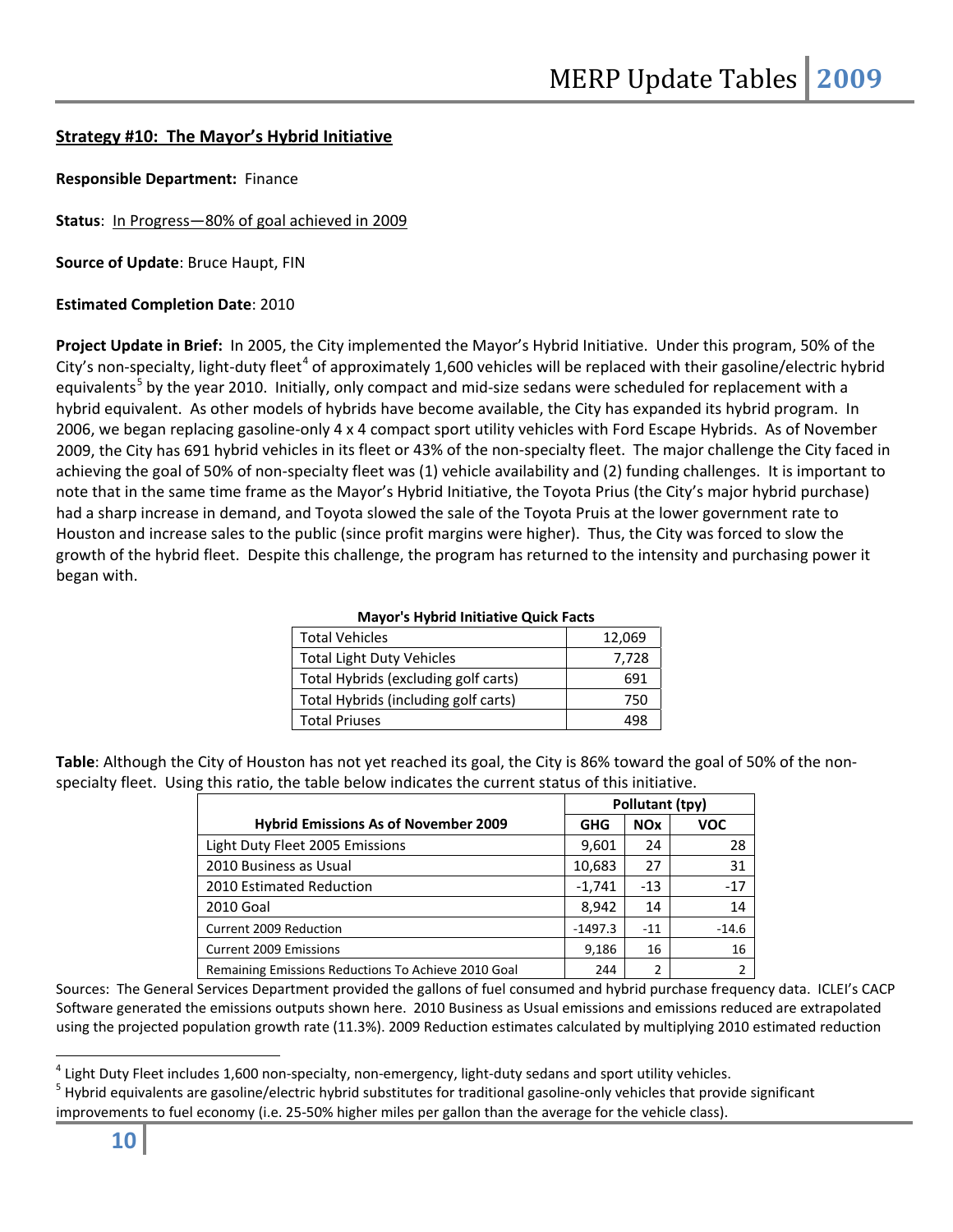by 86% (the ratio toward goal COH has achieved). 2009 Emissions is 2010 BAU minus 2009 Reduction. Remaining emissions is 2010 Goal minus 2009 emissions.

# **Strategy #11: Texas Emissions Reduction Plan**

**Responsible Department:** Finance

**Status**: In Progress

**Source of Update**: Bruce Haupt, FIN

# **Estimated Completion Date**: NA

**Project Update in Brief:** The State of Texas appropriated approximately \$150 million in Texas Emission Reduction Plan (TERP) funds to subsidize local and private efforts to reduce NOx emissions and improve air quality in ozone non‐ attainment regions including Houston.<sup>[6](#page-10-0)</sup> In October 2007, the City of Houston and five other local entities organized the TERP Working Group.<sup>[7](#page-10-1)</sup> Since the Houston-Galveston-Brazoria non-attainment region still faces considerable challenges to reaching attainment of the EPA's ozone standard, the TERP Working Group intends to secure substantial funding from the TERP allocation through a third party contract between the Houston‐Galveston Area Council of Governments (H‐ GAC) and the Texas Commission on Environmental Quality (TCEQ). These grant funds will be used to accelerate fleet replacement as described above. We have identified approximately 200 pieces of diesel equipment that may qualify for TERP funding. Just \$2 million in grant funds can reduce NOx emissions by more than 200 tpy. The City has already filed applications with the TCEQ for Emission Reduction Rebate Grants for the replacement of six fire pumper trucks that are between 12 and 16 years old. These replacements will emit 404 pounds per year (or 35%) less NOx. To date the City has received 8 new vehicles under this program, with funds of approximately \$186,953.60. Specific reductions for each vehicle are unavailable, but the technologies installed all reduce NOx by 64‐77%.

# **Strategy #12: Emerging Technology**

**Responsible Department:** General Services Department

**Status**: In Progress

**Source of Update**: Bruce Haupt, FIN

# **Estimated Completion Date**: NA

**Project Update in Brief:** The City is taking advantage of opportunities to utilize emerging clean emissions technology; four strategies are outlined below.

 In the past, the City collaborated with the University of Houston's College of Engineering to help reduce emissions from the City's fleet of nearly 2,800 diesel‐powered units. Together, the City and the University,

<span id="page-10-0"></span><sup>6</sup> The Houston‐Galveston‐Brazoria non‐attainment region includes Montgomery, Waller, Harris, Fort Bend, Liberty, Chambers, Galveston, and Brazoria counties. The EPA designated the HGB region as non‐attainment because air pollution levels consistently exceed the national ambient air quality standards for 8‐hour ozone. Additional information can be found at the EPA's website:

<span id="page-10-1"></span>http://www.epa.gov/oar/oaqps/greenbk/index.html.<br><sup>7</sup> TERP Working Group members include the City, Harris County, the Port of Houston Authority, the Metropolitan Transit Authority, the Greater Houston Partnership, and the East Harris County Manufacturers Association.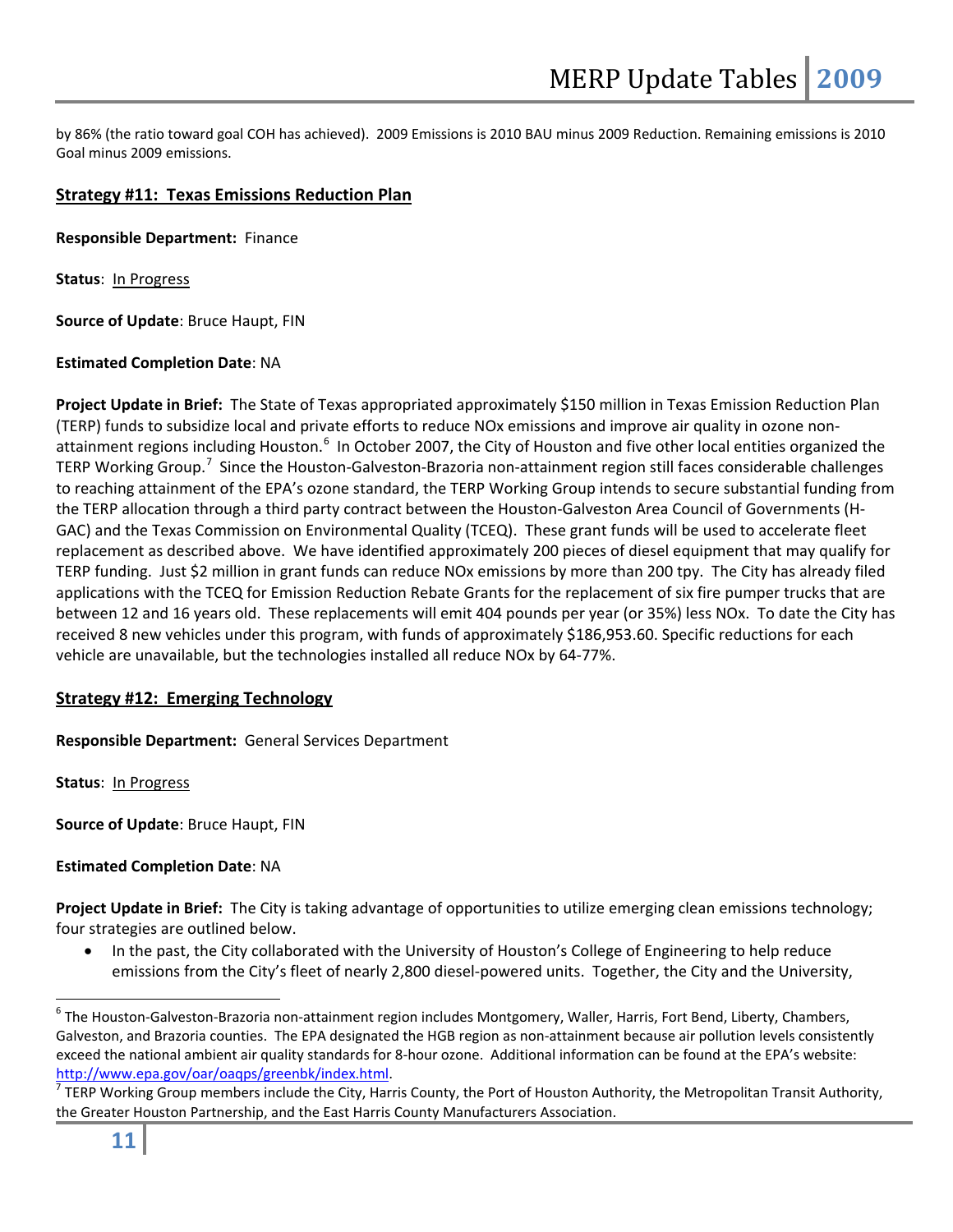created a local diesel emissions testing laboratory, which will apply for emissions verification certification from the EPA. In addition, the City was an early adopter of TexLED, and used it exclusively well before it was mandated.

- In 2008, the City took delivery of two (2) first generation, Peterbilt diesel/electric hybrid dump trucks. The Public Works and Engineering Department will utilize the five cubic yard trucks to transport right of way repair and construction materials. The incremental cost of the hybrid technology was covered by discounts from the manufacturer and dealer. More recently, the City is working with the New Technology Research and Development Program to purchase and evaluate Eaton HLA hybrid garbage collection trucks. The Eaton system is a parallel hybrid hydraulic regenerative braking (HLA) system. It converts energy normally lost during braking and stores it in the form of high-pressure hydraulic fluid. This fluid is then used to provide a positive torque to the driveline in a subsequent acceleration event. The HLA system has demonstrated 20‐30% better fuel economy in refuse collection applications. Hybrid drive trains have shown the ability to simultaneously reduce fuel consumption and pollutant emissions. In the heavy-duty refuse trucks on which this project will be focused, the hybrid hydraulic system is anticipated to reduce NOx, particulate matter, hydrocarbons, and carbon monoxide emissions by 25% or more. Under the program, the City of Houston would purchase new Peterbilt chassis, refuse compaction bodies, and other equipment normally on their refuse trucks. The incremental cost of hybridization would be paid for under the program funding. In other words, the City gets a hybrid truck for the cost of a standard truck. The City will evaluate this technology for one‐year, with the option to return the truck to its non‐hybrid configuration or have a production HLA system installed.
- In addition, the City was recently awarded a \$2.4 million competitive Clean Diesel Grant by Region 6 of the EPA under the 2009 American Recovery and Reinvestment Act (ARRA). This funding will be used to purchase 34 new diesel or diesel/electric vehicles, including the acceleration of the purchase of the aforementioned HLA systems. Once this program and funding is fully implemented, the GHG and cost savings will be recorded and reported to the EPA.
- In addition the City recently launched the Plug-In Hybrid Electric Vehicle (PHEV) Pilot Project with Reliant Energy. This project allows the City to purchase 15 PHEVs and install 15 charging stations (for public and private use) around the City. This project along with the City's aforementioned other emissions reduction strategies are reducing the City's mobile emissions.

# **Strategy #13: Recycling Program for All City Facilities**

**Responsible Department:** Solid Waste Department

#### **Status**: In Progress

**Source of Update**: Sarah Mason, MYR

**Estimated Completion Date**: 2010

**Project Update in Brief:** This program will systematize recycling across all City facilities. Internal and external contract issues delayed the rollout of the program to late fall 2009. However, as of December 1, 2009 all phase one facilities received new recycling bins. This new recycling program expanded the recycling opportunities at City building and facilities to include plastics # 1‐ 7 (except Styrofoam and film bags); aluminum and bi‐metal cans; glass and cardboard in addition to all types of paper. The program will be administered by the Solid Waste Management Department and the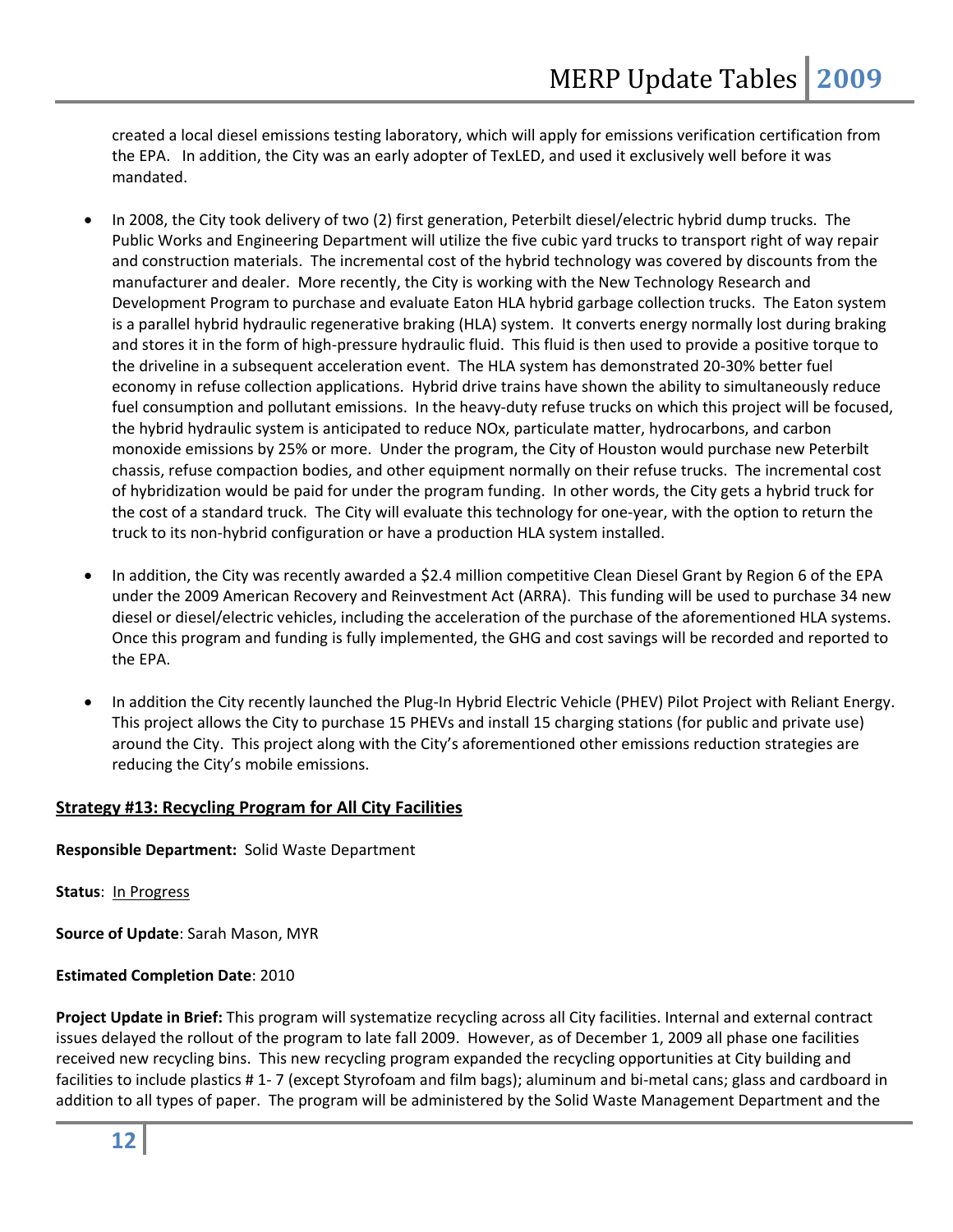vendor, AbitibiBowater, Inc. Key components of the contract include monthly data collection of the amount of material generated at each City location. As the program develops, we believe that this streamlined approach will reduce costs associated with waste disposal, divert material from landfills, reduce energy consumption in upstream commodity manufacturing by offering recycled feedstock, and reduce emissions generated by landfill decomposition. The goal of this program is to increase waste diversion rates to 25% for paper, and 10% for other materials from City facilities. While both of the diversion goals are conservative, the materials diverted by this measure will save more than 46,000 cubic yards of landfill space per year and the associated disposal costs.<sup>[8](#page-12-0)</sup>

**Table:** Because the program has not yet started, the diversion rate and thus GHG reduction is uncertain. Therefore the table below indicates expected savings from this program. Once the program begins, analysis can be done on the City's diversion rate and associated emissions reductions. City baseline operations produce approximately 11,500 tons of waste per year. Assuming an increase in diversion of 10% per year for five years, at the end of the five-year program an estimated 5,759 tons of trash will be produced.

|                          | <b>Cost of Trash</b> | <b>Cost of Recycling</b> | <b>Trash Avoided</b> | <b>Recycling Rebate</b> | <b>Total Cost</b> | <b>Savings</b> |
|--------------------------|----------------------|--------------------------|----------------------|-------------------------|-------------------|----------------|
| <b>Baseline</b>          | \$1,500,000          | \$0                      | 0%                   | 0%                      | \$1,500,000       | \$0            |
| Year 1                   | \$1,500,000          | \$326,103                | 10%                  | 15.8%                   | \$1.624.579       | (\$124,579)    |
| Year 2                   | \$1,500,000          | \$326,103                | 20%                  | 15.8%                   | \$1,474,579       | \$25.421       |
| Year 3                   | \$1,500,000          | \$326,103                | 30%                  | 15.8%                   | \$1.324.579       | \$175.421      |
| Year 4                   | \$1,500,000          | \$326,103                | 40%                  | 15.8%                   | \$1,174,579       | \$325.421      |
| Year 5                   | \$1,500,000          | \$326,103                | 50%                  | 15.8%                   | \$1.024.579       | \$475.421      |
| <b>Total Net Savings</b> |                      |                          |                      |                         |                   | \$877,107      |

# **Strategy #14: Recycling Program for Residents**

**Responsible Department:** Solid Waste Department

**Status**: In Progress

**Source of Update**: Sarah Mason, MYR

**Estimated Completion Date**: Ongoing

**Project Update in Brief:** In 2005, the City of Houston diverted approximately 3% of the household waste picked up by our Solid Waste Department (SWD). Since then SWD has implemented several programs to address residential waste:

- **Heavy trash**: Heavy trash pickup now occurs every other month instead of monthly. In the intervening months only organic material, such as tree debris, is picked up. This has led to noticeable improvements in diversion rates; as well as keeping organic material from being landfilled. The graphs below clearly show the success of this program as the odd numbered months have significantly higher diversion rates than even numbered months.
- **Biodegradable bags**: City Council passed an ordinance on September 2, 2009 requiring all grass and leaf material to be put in biodegradable bags to divert them from the landfill.

<span id="page-12-0"></span> $8$  To find landfill space saved, we utilized a mixed materials estimate of approximately 3.3 cubic yards of landfill space saved for every ton of waste diverted.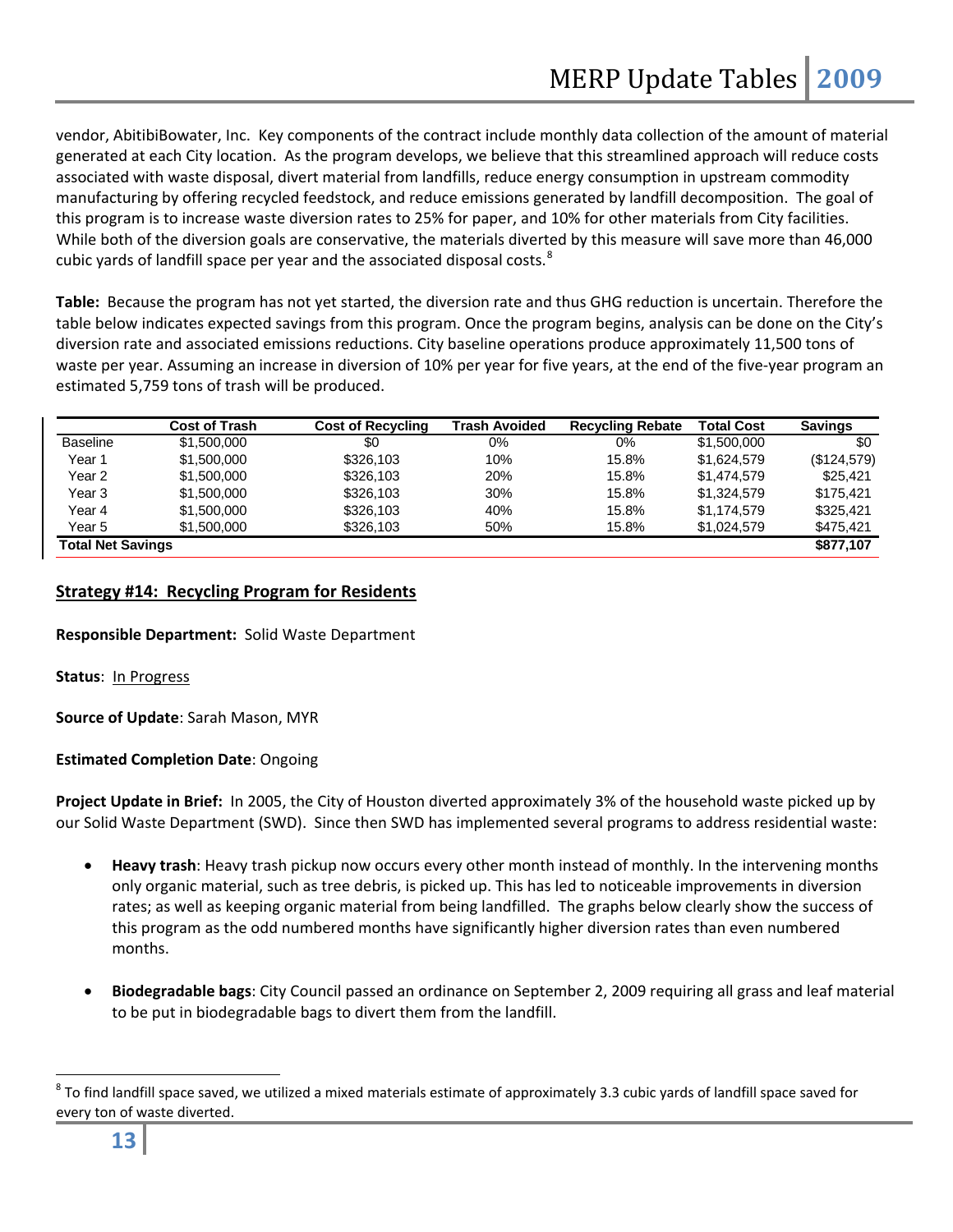**Single‐stream pilot**: A single stream pilot program has been implemented in 20,508 houses to test feasibility in Houston. Residents are given a 96‐gallon recycling bin for paper, cardboard, plastics, glass, and metals. Participation is over 75%. SWD is also working with RecycleBank on this project to investigate the added benefits such a program could produce.

One innovative example of sustainability integrated into the SWD's operations is the SWD's response to Hurricane Ike. Hurricane Ike created approximately 5.7 million cubic yards of tree material. Working collaboratively, the Solid Waste Department and the Clinton Climate Initiative diverted 100% of this solid waste from landfills and burning; in turn the hurricane debris was sent to composting and mulching operations.

As the graphs below indicate, there is an increasing trend in recycling from January 2007 to August 2009. However, this increasing trend is skewed by the aforementioned Ike debris in the first graph; therefore, the second graph shows the increasing trend without the Ike debris. It is interesting to note that the diversion rate is steadily increasing from an average of 2% in 2007 to an average of 4% in 2008 (without Ike debris). When 2009 data is available, the average is expected to be greater than 4% bringing the City closer to the goal of a 9.5% diversion rate from residential recycling. In short, between 2007 and 2009, it is expected that the implementation of these recycling efforts will increase the average curbside recycling rate by 100%.

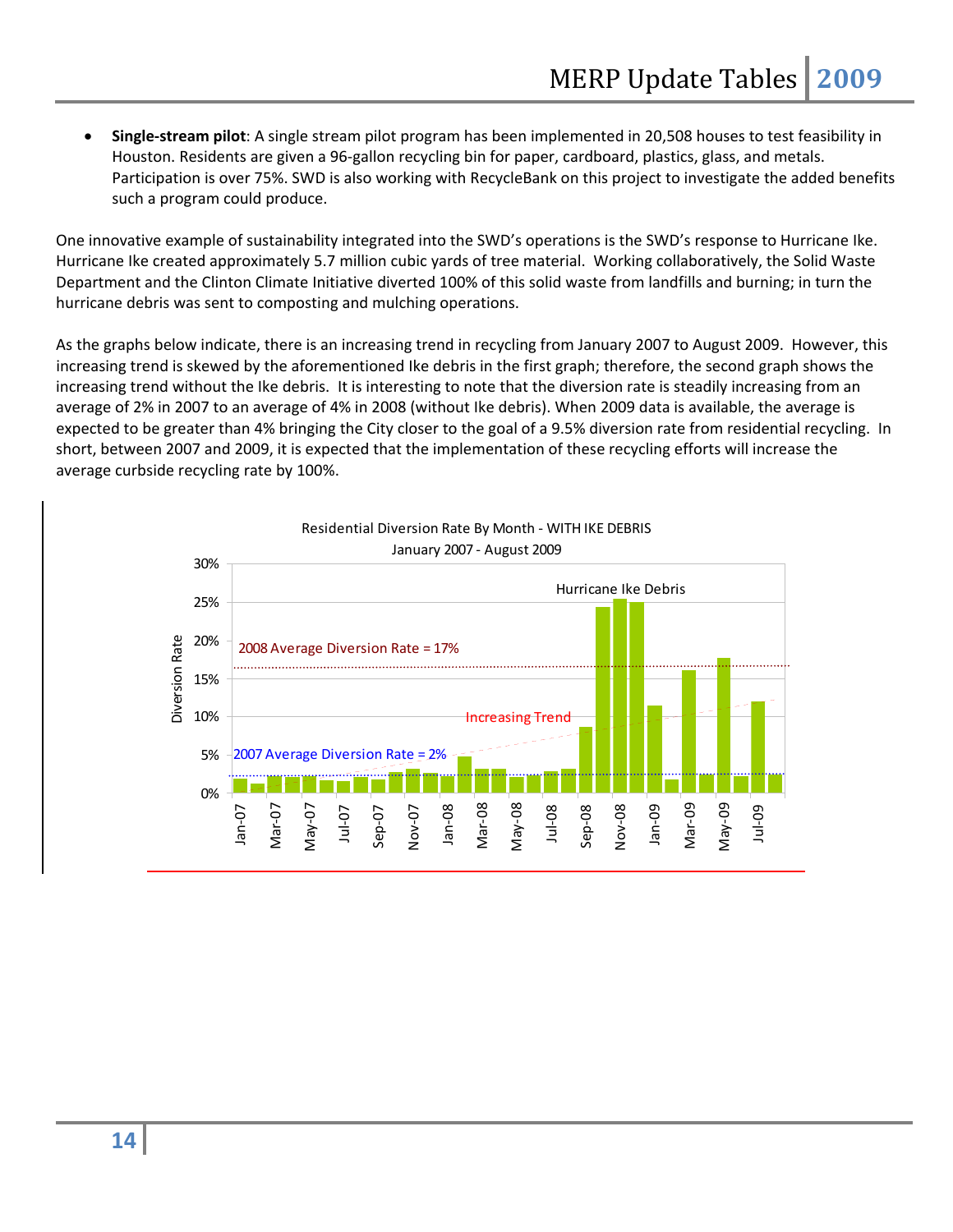

**Table:** The table below is the original table from the MERP 2005 baseline that estimated that the diversion rate would be 9.5% by 2010. Residential recycling has not yet reached this goal, but as the graphs above indicate, the city is getting closer to achieving this goal each month.

|              | <b>Waste Stream</b> |                 |                             |            |                             | From                |                          |
|--------------|---------------------|-----------------|-----------------------------|------------|-----------------------------|---------------------|--------------------------|
|              | Total               | <b>Diverted</b> |                             | Landfilled |                             | Landfilled<br>Waste | <b>Diversion</b><br>Rate |
|              | tpy                 | tpy             | yd <sup>3</sup> of landfill | tpy        | yd <sup>3</sup> of landfill | GHG (tpy)           |                          |
| Food/Sludge  | 171,797             | 0               |                             | 171,797    | 566,929                     | 476,945             | 0.0%                     |
| Paper        | 234,190             | 11,158          | $-36,820$                   | 223,033    | 736,008                     | 207,886             | 5.0%                     |
| Plant/Yard   | 193,164             | 60,146          | $-198,481$                  | 133,019    | 438,962                     | 91,243              | 45.2%                    |
| Wood/Textile | 32,479              | 0               |                             | 32,479     | 107,181                     | 19,655              | 0.0%                     |
| Other        | 223,079             | 2,683           | $-8,854$                    | 220,396    | 727,307                     | 0                   | 1.2%                     |
| Total        | 854,710             | 73,986          | $-244,155$                  | 780,723    | 2,576,387                   | 795,729             | 9.5%                     |

Sources: 2010 tons of waste were extrapolated from 2005 using the projected population growth rate (11.3%). ICLEI's CACP software generated the emissions outputs shown in this table. To determine cubic yards of landfill space, we utilized a mixed materials estimate of approximately 3.3 cubic yards of landfill space for every ton of waste.

# **Additional Projects**

# **Solar Energy**

In April of 2008, the U.S. Department of Energy (DOE) selected Houston as one of 12 cities to be recognized as a Solar America City. With this recognition came a \$200,000 DOE grant and a matching required grant of \$200,000 from BP Solar. These funds were to be used to develop a strategy and plan for solar infrastructure in the region.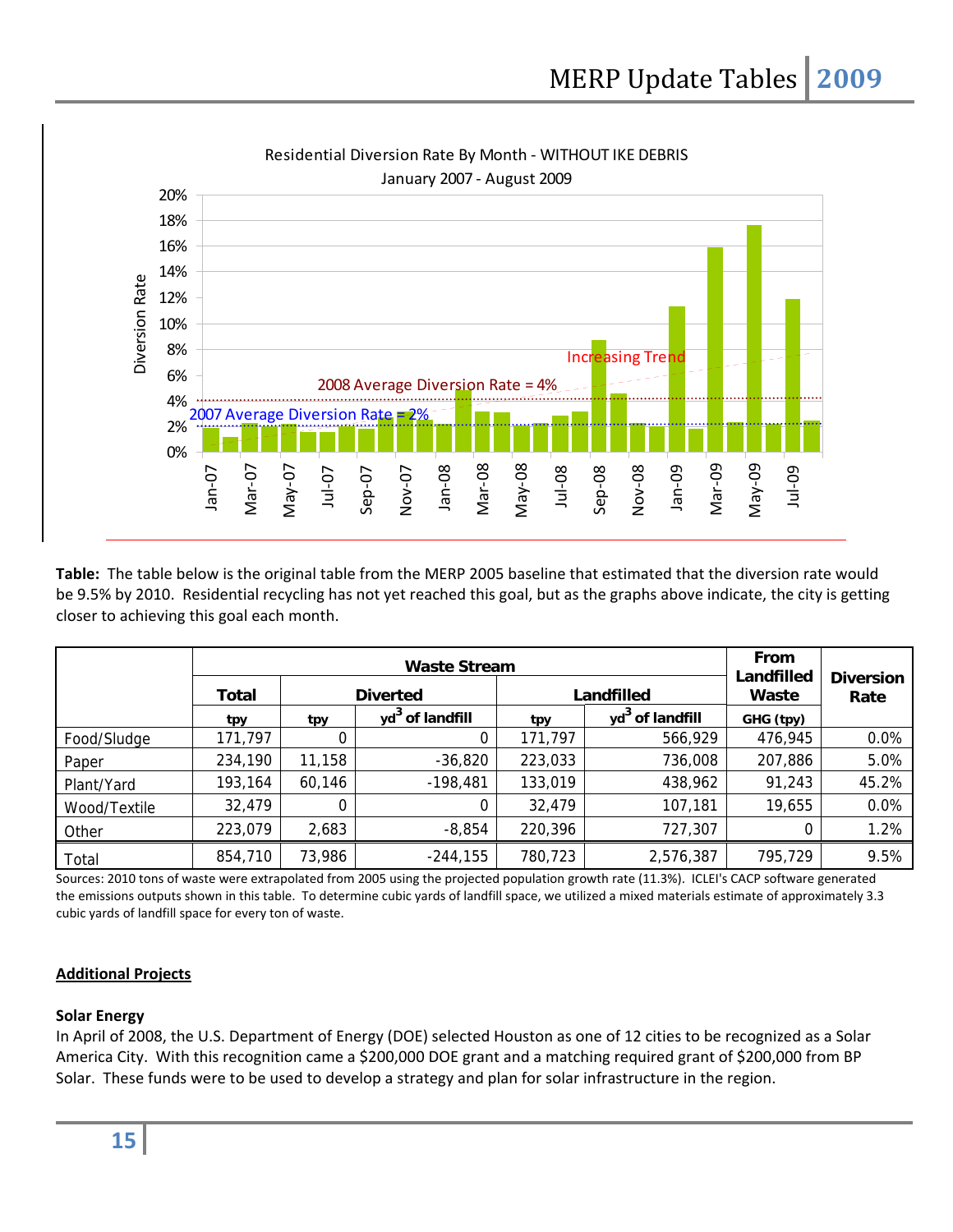As such, with the funds, the City has installed solar panels on 2 of the City's buildings, the City Hall Annex and Code Enforcement Building. Each array of solar panels is expected to generate about 12,000‐kilowatt hours of electricity per year. Since installation in June of 2008 (to March 2009), we have produced 13,908 kWh of power, netted a revenue of \$6502, and had a small reduction in CO2 emissions of about 9 tons. These positive energy and cost savings and environmental benefits have shown how successful such solar programs can be.

In addition, the George R. Brown Convention Center recently (July 30, 2009) unveiled a 100‐kW solar panel array pilot project atop the 16‐acre roof. This pilot project was initiated by the City's General Services Department with funding and support from many institutions, including the Houston Endowment, Houston Advanced Research Center (HARC), and others. Installation of the two, 50‐kilowatt solar systems on the 16‐acre roof of the convention center was funded primarily by an \$850,000 grant from Houston Endowment, Inc., a leading philanthropic foundation. Other funding was provided by the Houston Architecture Foundation (\$10,000), American Institute of Architects ‐ Houston Chapter (\$10,000), and BP (\$100,000), for a total budget of \$[9](#page-15-0)70,000.<sup>9</sup> This pilot project is testing the efficiency, effectiveness, and operational costs associated with 2 different types of solar arrays. As the pilot project just began, the expected savings are 876,000 kWh per year and 582 tons per year of CO2e; however, actual GHG and cost savings will be recorded as the project progresses.

The City is also using Solar America City funds to pursue an extensive solar outreach and marketing campaign. The City, in partnership with HARC, has launched a solar installation website, solarhoustontx.org, which will be used to track all residential and commercial solar installations in the City. The City is also a partner in organizing the ASES Houston Solar Tour, which provides free tours of solar power applications in the City of Houston and its surroundings.

# **Solar Bees©**

The City has harnessed the sun's power in producing quality, safe drinking water for over 2 million customers in the Houston area. In April 2006, the City embarked on a project called the Lake Houston Solar Bee® project. The main issue at hand was that as a major source of drinking water for Houston area residents, Lake Houston was plagued by seasonal algal blooms, which imparted an unpleasant taste and odor to the water. A costly, short term fix was to treat the water with chemicals, such as copper sulfate; however, this process would impart another unpleasant taste, would only be short term, and most importantly, could adversely affect the normal biological system of the Lake.

Consequently, the City in partnership with the U.S. Geological Services and Houston Area Water Corporation installed 20 low‐cost, energy‐efficient solar‐powered aeration mixers at Lake near the treatment plant intake. This technology allowed the lower waters to remain oxygenated and promoted the health of the Lake's natural ecosystem. More importantly, this technology was low cost producing an annual total savings of \$769,000, 28% in energy cost avoidance and 78% in chemical cost savings. Using solar power in lieu of electricity avoids the \$219,000 per year electricity bill (or 2,190,000 kWh). With the use of these Solar Bees®, there is a 67% reduction in the need for chemicals, which translates into \$550,000 in chemical cost savings each year.

Even more, as a joint project with USGS, this is the first project that was to scientifically prove the specific benefits of this technology as they relate to drinking water treatment.

<span id="page-15-0"></span> $^9$  http://news.harc.edu/Articles/tabid/1078/articleType/ArticleView/articleId/6/HARC‐manages‐Solar‐Houston‐Initiative‐for‐the‐city.aspx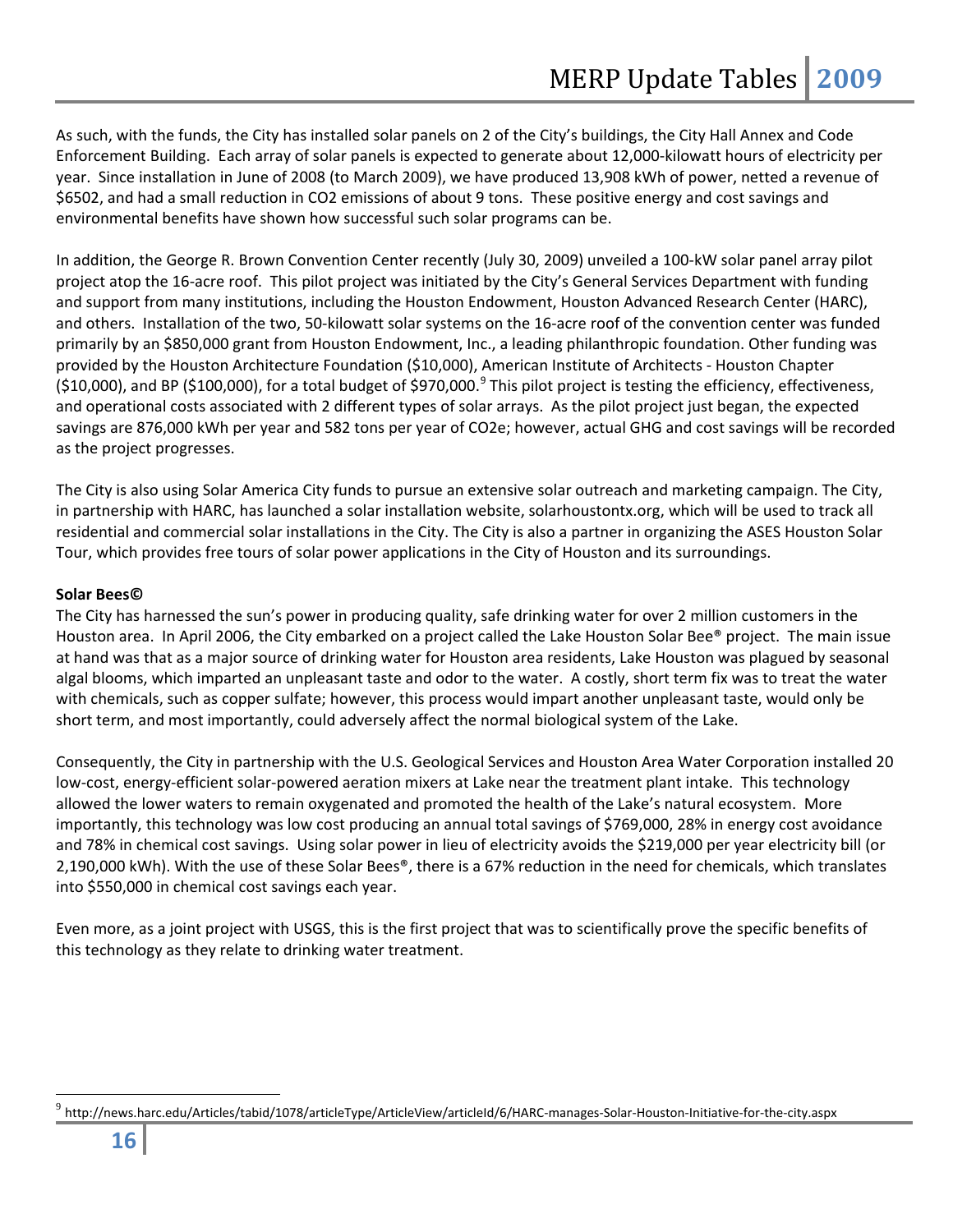# **The Weatherization Program[10](#page-16-0)**

In early 2006, the City of Houston decided to be proactive in assisting residents to reduce their energy consumption. The City collaborated with CenterPoint Energy to weatherize 641 homes in the Pleasantville community by adding insulation, caulking and weather stripping. After the City made these simple modifications to participants' homes, they saved energy, decreased the emissions associated with power generation and saves money.<sup>[11](#page-16-1)</sup>

During 2007, Valero Refining joined in this effort and underwrote the cost of weatherizing 75 homes.

As of early 2009, the City has weatherized over 7,000 homes in 12 neighborhoods. This program has focused on neighborhoods that have median household incomes of less than \$40,000/year, residences less than 2000 square feet and built prior to 1965. The program has resulted in an approximate 5,808,000 kWh reduction and a cost savings of approximately \$700,000, ranging from 12% to 18% energy savings, or an average \$335 energy savings per home over a six month period compared to the previous year. Ultimately, on average, these homes save 2,000 kWh each year. Additionally, the City of Houston's General Services Department recently received \$23 million in ARRA funds to

| <b>GHG Reductions from Weatherization</b> <sup>12</sup> |                                        |        |  |
|---------------------------------------------------------|----------------------------------------|--------|--|
|                                                         | <b>GHG Reductions (tpy)</b><br># Homes |        |  |
| 2010                                                    | 7,500                                  | 10.775 |  |
| 2012                                                    | 37,500                                 | 43,100 |  |

weatherize an additional 30,000 homes in two years. With this funding, and through five contracts it has signed with local contractors, the City would not only increase the energy efficiency of the low-income housing stock, but also create and maintain jobs and reduce emissions even further. The cost savings to the community (and energy

companies) associated with this reduction in energy use is also significant.

# **Metro Passes for City Employees**

The City's employee transit program offers Metropolitan Transit Authority Q Cards to City employees working in downtown Houston, at no cost to the

employee.<sup>[14](#page-16-2)</sup> Between 2004 and 2006, employee participation had increased by 20% or 175 employees. The avoidance of driving by the additional employees yielded the emissions reduction indicated in the table.

| <b>Emissions Reductions from Transit Program</b> <sup>13</sup> |                                |                                          |  |  |  |
|----------------------------------------------------------------|--------------------------------|------------------------------------------|--|--|--|
|                                                                | Projected 2010<br>Participants | <b>GHG</b><br><b>Reductions</b><br>(tpv) |  |  |  |
| New Riders Since 2004                                          | 385                            |                                          |  |  |  |

<span id="page-16-0"></span> <sup>10</sup> Examples of weatherization procedures:

<span id="page-16-3"></span><sup>12</sup> Source: The Energy Division of the General Services Department provided the kilowatts of energy consumed. ICLEI's CACP software generated

<span id="page-16-4"></span>the emissions outputs<br><sup>13</sup> Source: The Human Resources Department provided the number of program participants. Vehicle miles travelled is the product of the number of new riders, each travelling 27 trips per month, 12 months per year, at approximately 29 miles per trip. ICLEI's CACP software produced the emissions outputs shown here.<br><sup>14</sup> Designated downtown worksites include 611 Walker, City Hall, City Hall Annex, etc.

<span id="page-16-2"></span>

Sealing cracks, gaps, holes especially around doors, windows, pipes, and other areas with high potential for heat loss, using caulk, foam sealant, weather-stripping, window film, door sweeps, and electrical receptacle gaskets.

Installing drains or membranes to protect the home from both surface water and ground water.

Providing proper ventilation to unconditioned spaces to protect the home from the effects of condensation

Installing insulation in the walls, floors, and ceilings, around ducts and pipes, around water heaters, and near the foundation of the home.

Replacing old drafty doors with tight‐sealing, foam‐core doors and older windows with low‐energy, double‐glazed windows.

Replacing inefficient furnaces, boilers, water heaters, and air conditioning units with energy-efficient heating and cooling equipment and

<span id="page-16-1"></span>programmable thermostats.<br><sup>11</sup> Savings were calculated for a three-month period, based on each household's net energy (kWh) reduction at \$0.16/kWh, the price-to-beat cost of energy during June, July, and August 2006 as com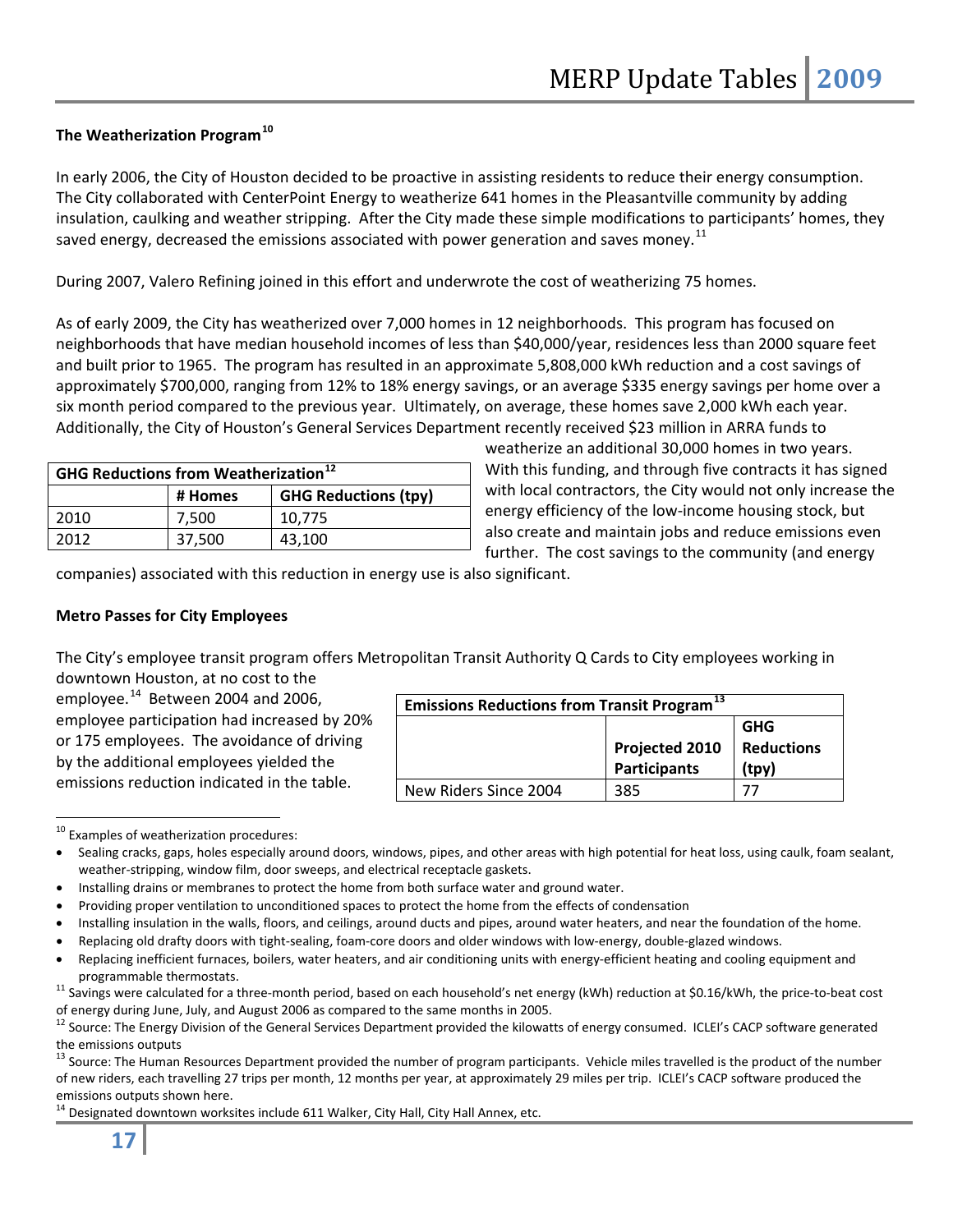This trend of increased participation is expected to continue through 2010.

# **Flex in the City**

Flex in the City encourages employers to try alternative scheduling options such as compressed work weeks, telecommuting to work, and flexible start and end times, eliminating their employees' rush‐hour commutes on Houston's roads. While employers measure the effect of Flex in the City on productivity, the City measured the effect on mobility. An improvement in mobility was realized just by moving a relatively small number of cars off the roads during peak congestion periods. Commuters on the North and Southwest Freeways saved 906 peak‐commute hours because of the 2006 Flex in the City.<sup>[15](#page-17-0)</sup> While this is primarily a congestion mitigation measure that does not decrease the vehicle miles traveled, the outcome is a notable reduction in the community's emissions because vehicles spend less time idling in traffic.

# **Power to People**

The City of Houston, CenterPoint Energy, Wal‐Mart, and Sam's Club co‐sponsored the launch of the Houston Power to People campaign designed to educate Houstonians on ways to reduce energy consumption and save money. The education campaign began with volunteers going door‐to‐door to homes in the Houston area handing out compact fluorescent light bulbs (CFLs). In 2007, 10,000 CFLs were distributed. Since the CFLs are used in place of inefficient bulbs, Houston-area residents reduced their greenhouse gas emissions by 365 tpy.<sup>[16](#page-17-1)</sup>

Power to People has displays set up at retail outlets throughout the Houston area to provide information on steps residents can immediately and inexpensively take to minimize energy consumption in their homes. The information is also available at www.houstonpowertopeople.com, which the City developed and maintains.

#### **Building Materials Warehouse**

A 2004‐2005 study completed by the Houston‐Galveston Area Council of Governments (H‐GAC) and Houston Advanced Research Center (HARC), showed approximately 38% of the waste stream in the Houston area is comprised of construction and demolition material. In order to divert some of this waste away from landfills, the City of Houston will build and operate a warehouse to collect and redistribute reusable materials.

Nationally, construction and demolition warehouses are successfully diverting reusable materials and providing community development opportunities. In Houston, the Habitat for Humanity Re‐Store and Historic Houston are the two largest, if not the only two existing building material reuse projects in the City. Habitat's Re‐Store assists low/moderate income people by providing items to fix or improve their home. Historic Houston's facility targets home builders/remodelers looking to incorporate unique features of homes. The City's building materials warehouse, which opened in June 2009, is available to non‐profit groups needing reused materials at no cost. This project was funded by a \$150,000 HGAC solid waste reduction grant and utilizes a formerly unused City warehouse. The project will continue to be operated and funded under the City of Houston's Solid Waste Department. As data and results for this project become available, the GHG and cost savings associated with this program will be reported.

<span id="page-17-1"></span>

<span id="page-17-0"></span><sup>&</sup>lt;sup>15</sup> Savings in peak-commute hours taken from www.houstontx.gov/flexworks/flexinthecity/index.html.<br><sup>16</sup> ICLEI's CACP software generated the emissions reduction output based on saving 507,600 kWh/year. The annual energy sa between 10,000, 13 watt CFLs and 10,000 60‐watt bulbs used three hours/ day.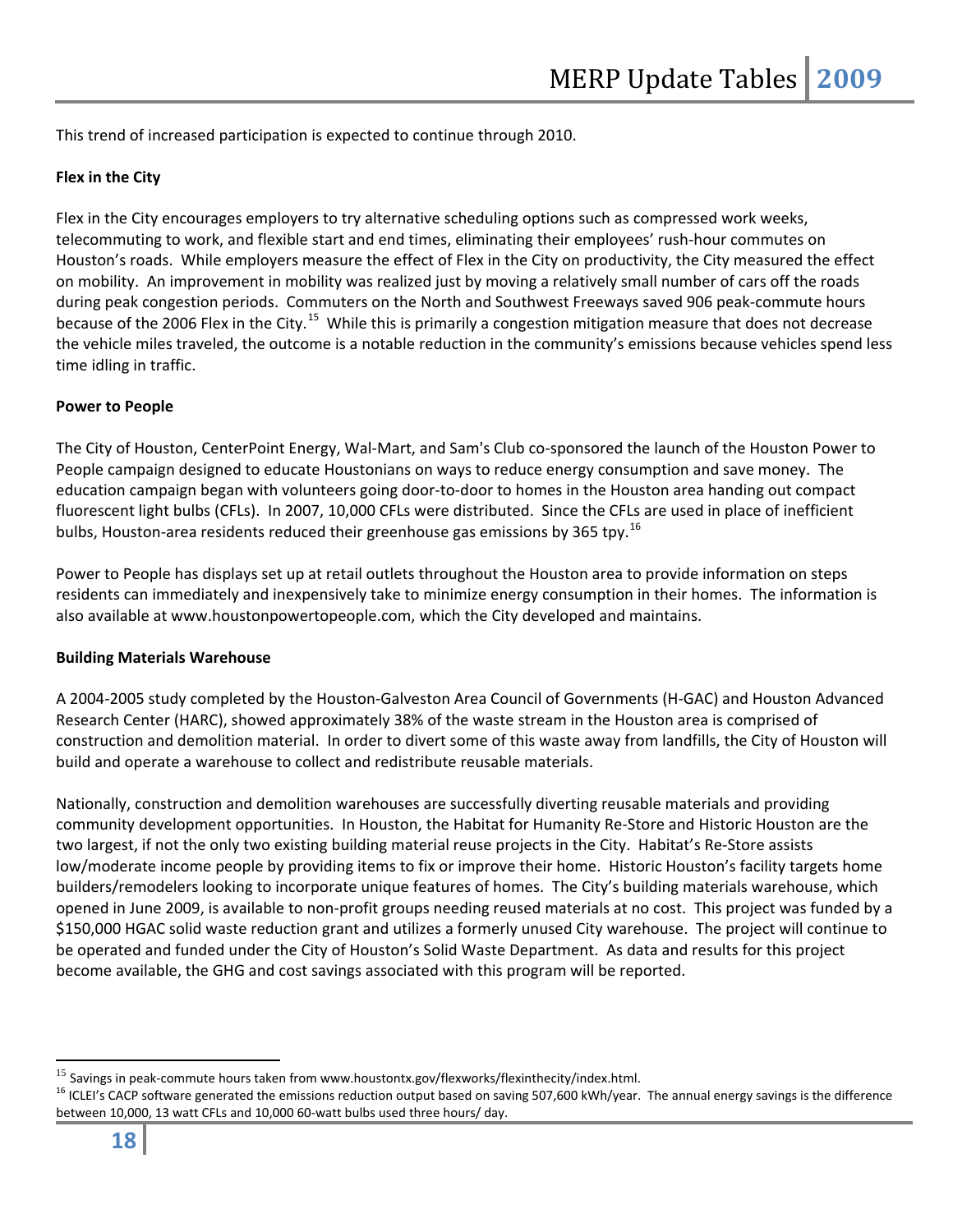

Source: 2009 data provided by Sarah Mason, based on recorded amounts.

# **Wastewater Treatment Plant Energy Efficiency Project**

As of the writing of this Update, the Public Works Department is developing an innovative approach to reduce the City's consumption of electricity and natural gas by wastewater operations, one of the most energy intensive sectors of City operations. The first phase of the program involves an Investment Grade Audit (IGA) for six wastewater treatment plants (WWTPs), as well as the lift stations servicing those plants. This IGA passed City Council on December 16, 2009. The long-term project set several goals for wastewater operations: a significant decrease in the amount of energy used, reduction of criteria air pollutants as well as greenhouse gas emissions, development of more sustainable operations, and disaster resilience. Proposed energy savings measures include both liquids processing and sludge processing facilities, as well as the possible decommissioning of up to four WWTPs.

The program takes advantage of authorization by the Texas legislature that allows energy saving performance contracting (EPC) to pay for the modifications. Under an EPC, the energy services company, in this case Siemens, provides a contractual guarantee to the City for the amount of energy reduced. If energy conservation measures do not produce the predicted energy savings, Siemens must reimburse the City for the shortfall. The monetary savings from these energy reductions pay for the project costs over a number of years. Use of an EPC is an innovative way for Public Works Department to address funds needed for infrastructure improvements.

This project is being done in conjunction with the City's partnership with the Clinton Climate Initiative (CCI). CCI's mission is to reduce green house gases in practical and measurable ways, through creative purchasing consortiums and by tapping into energy savings to pay for project costs.